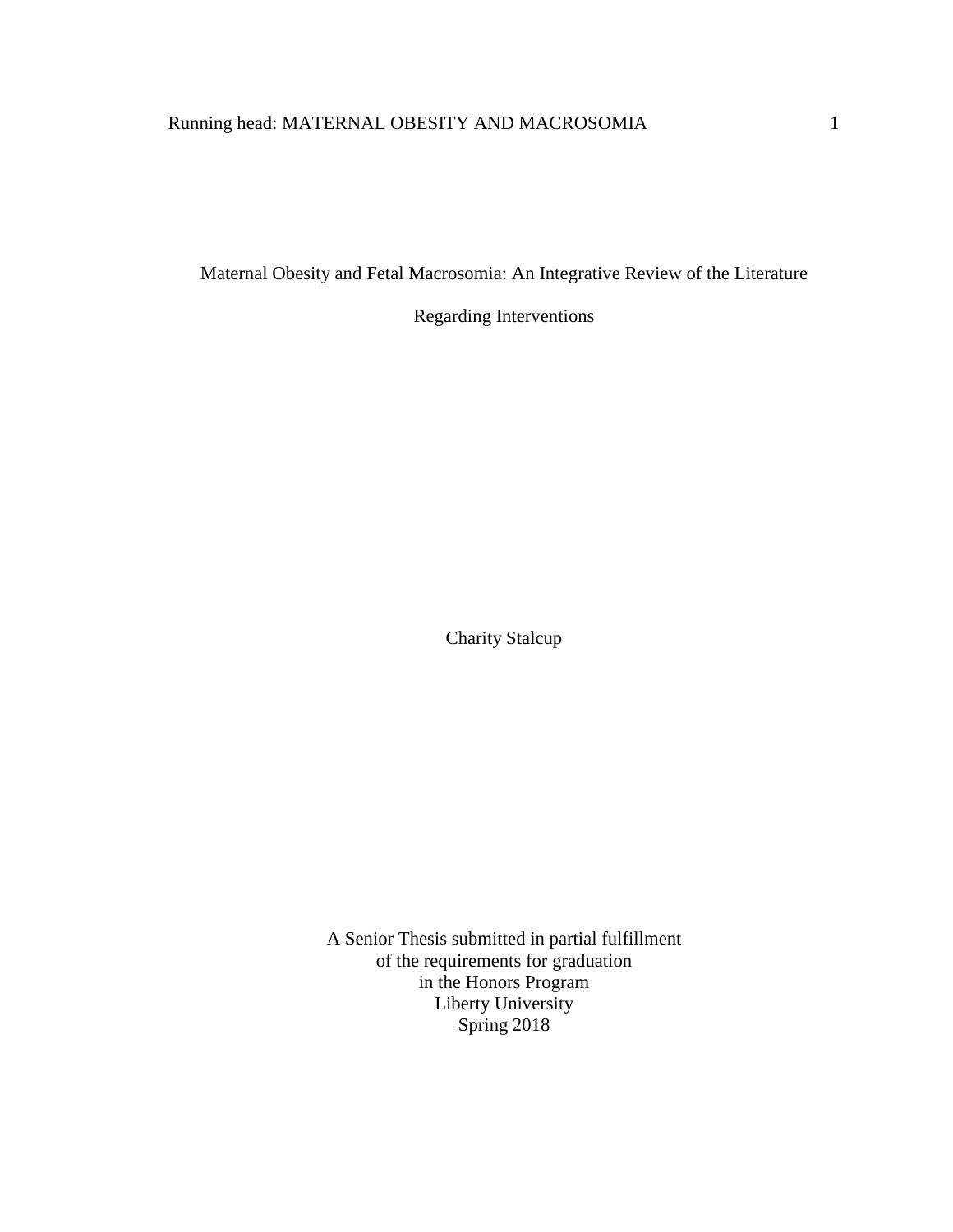Acceptance of Senior Honors Thesis

This Senior Honors Thesis is accepted in partial fulfillment of the requirements for graduation from the Honors Program of Liberty University.

> Kimberly Brown, DNP, RN, NEA-BC Thesis Chair

\_\_\_\_\_\_\_\_\_\_\_\_\_\_\_\_\_\_\_\_\_\_\_\_\_\_\_\_\_\_

Mary Highton, DNP, APRN, NNP-BC Committee Member

\_\_\_\_\_\_\_\_\_\_\_\_\_\_\_\_\_\_\_\_\_\_\_\_\_\_\_\_\_\_

Brianne Friberg, PhD Committee Member

\_\_\_\_\_\_\_\_\_\_\_\_\_\_\_\_\_\_\_\_\_\_\_\_\_\_\_\_\_\_

Cindy Goodrich, EdD, MSN, RN, CNE Assistant Honors Director

\_\_\_\_\_\_\_\_\_\_\_\_\_\_\_\_\_\_\_\_\_\_\_\_\_\_\_\_\_\_

\_\_\_\_\_\_\_\_\_\_\_\_\_\_\_\_\_\_\_\_\_\_\_\_\_\_\_\_\_\_ Date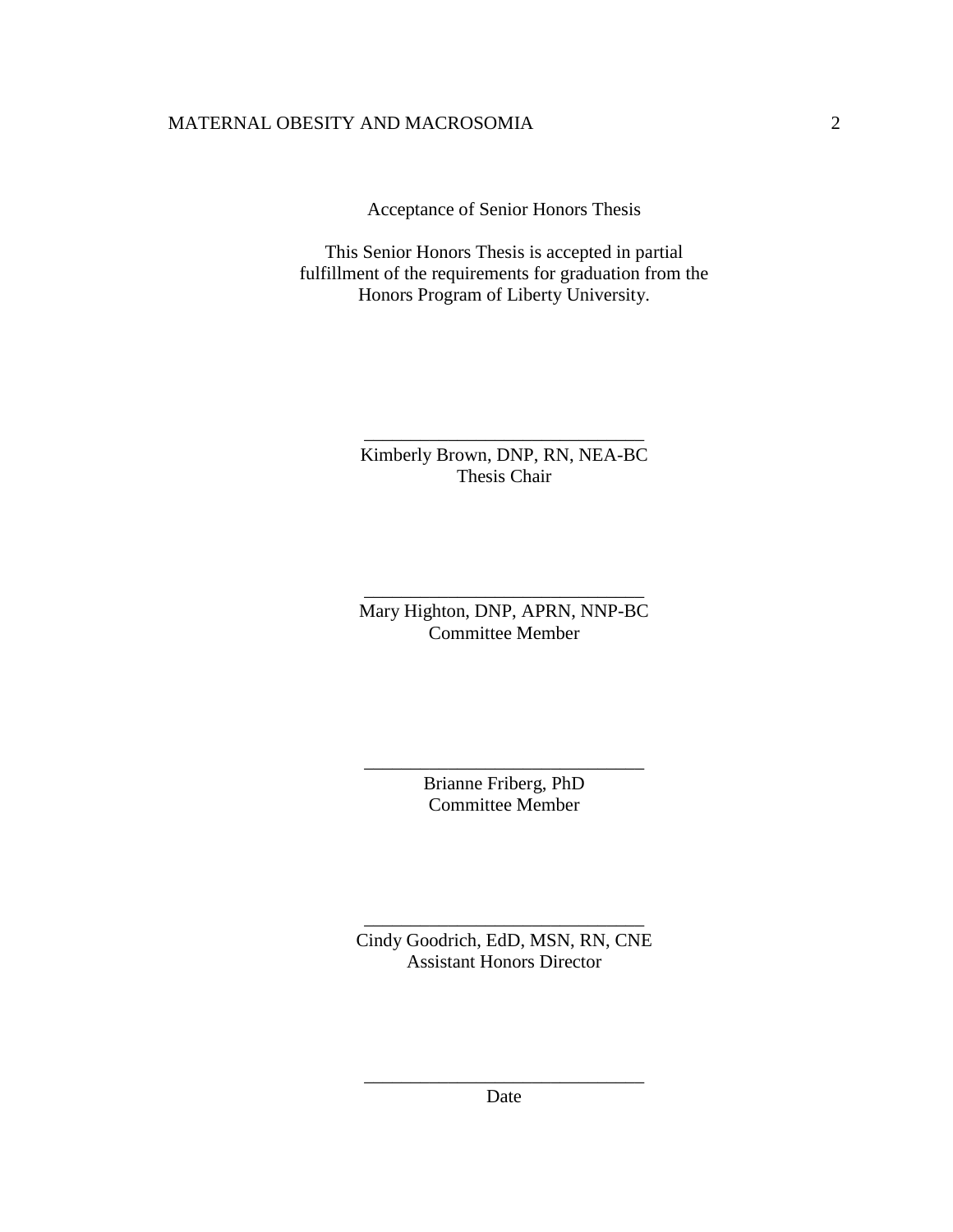#### Abstract

Research suggests pre-pregnancy obesity is associated with an increased risk of macrosomia in the newborn. Since women are expected to gain weight during pregnancy, the standard recommendation of weight loss for obesity is not ideal for this population. In this systematic review of the literature regarding interventions for maternal obesity to reduce fetal macrosomia, 149 articles were screened using three different databases to identify recent randomized controlled trials related to this topic. A total of 11 full text articles were analyzed and included in the review. The articles addressed nutritional, lifestyle, and pharmacological interventions. The results indicated there is currently insufficient evidence to support specific treatment options for women with obesity during pregnancy to reduce the risk of fetal macrosomia.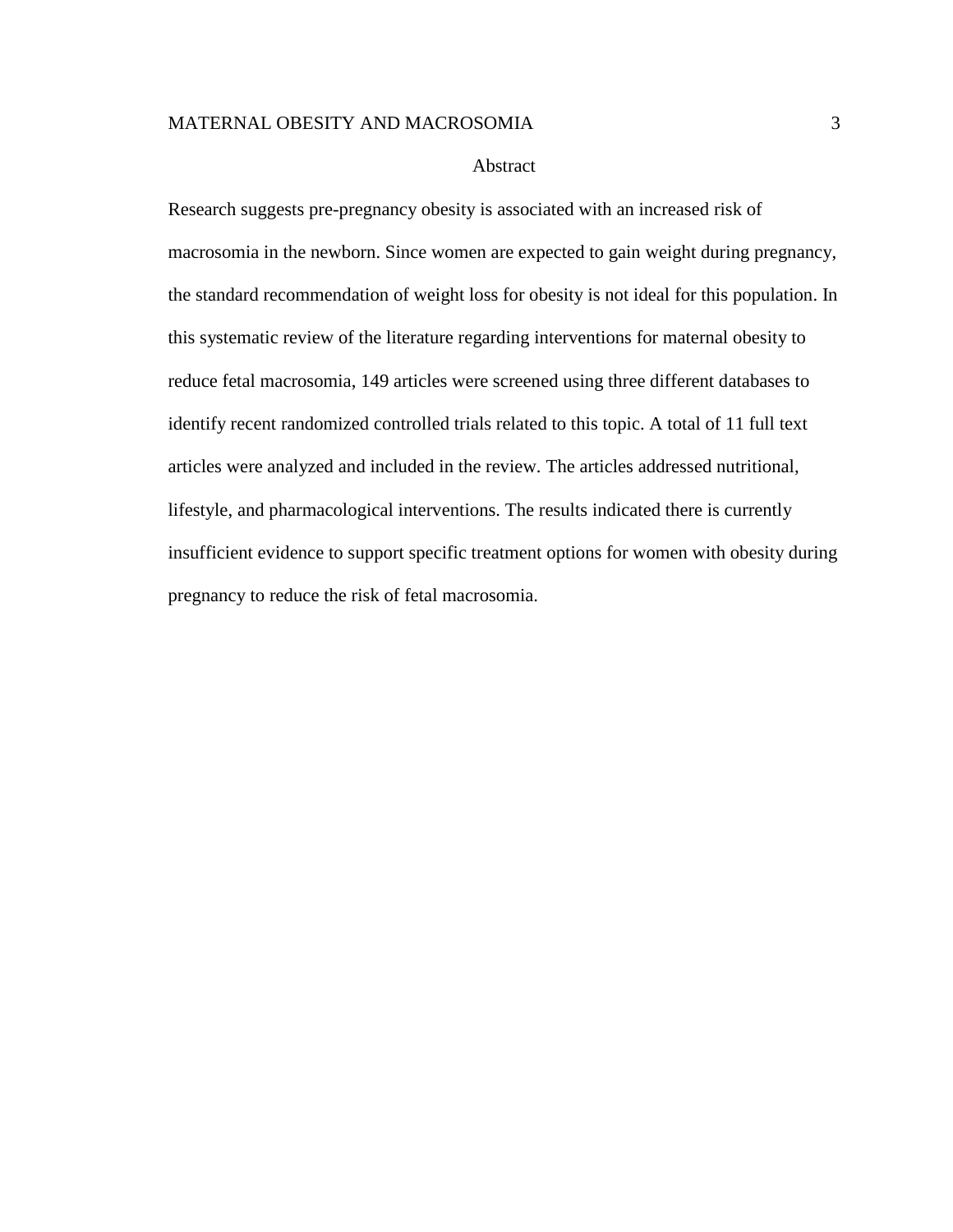Maternal Obesity and Fetal Macrosomia: An Integrative Review of the Literature

#### Regarding Interventions

Among the *Healthy People 2020* objectives, in the section "Maternal, Infant and Child Health," objective number 16.5 is to "Increase the proportion of women delivering a live birth who had a healthy weight prior to pregnancy" (HealthyPeople.gov Staff, 2017, MICH-16.5). Recently, obesity is becoming a crucial topic among healthcare providers, due to its increasing prevalence and an increasing awareness of the negative health conditions with which it can be associated. Obesity in the pregnant mother requires specialized care based on the most current evidence, to best understand the many possible effects it could have on this unique state of health for the mother, as well as on the developing child. One important topic of researcher interest is the association between maternal pre-pregnancy obesity and macrosomia of the newborn.

The World Health Organization [WHO] (2016) defined obesity as a body mass index of greater than or equal to 30 kg/m<sup>2</sup>. Bray (2018), in a literature review, identified numerous risk factors associated with obesity. He noted the development of weight gain tends to occur in relation to certain life circumstances, such as pregnancy and menopause in women and, in men, the transition from an active lifestyle in younger men to the more sedentary lifestyle typically seen in the 30s and older. He also indicated the mother's nutritional status during pregnancy can affect the later metabolic profile of her offspring. He posited activity as a protective factor against obesity, and, in contrast, he maintained sitting and watching television for a long time is associated with an increased risk of obesity. Other behaviors which may lead to weight gain include not getting enough sleep,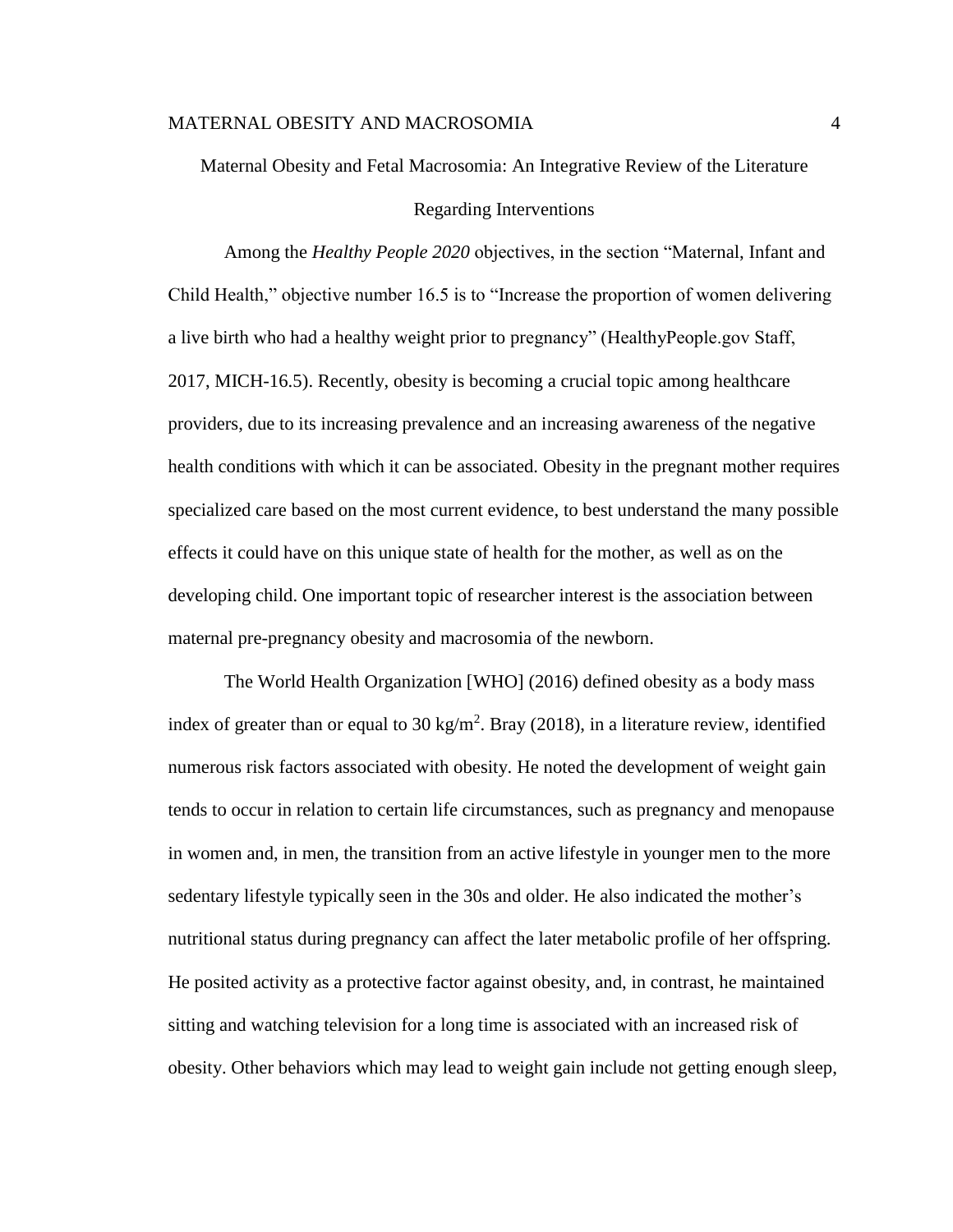quitting smoking, eating a lot of fat and sugar, binge-eating, and overeating, according to Bray. Weight gain can also be associated with taking certain medications, such as antidepressants and certain drugs for diabetes, Bray affirmed. He indicated obesity can also occur with certain diseases, such as Cushing's syndrome or polycystic ovary syndrome, and other factors, such as genetics, environment, and psychological conditions.

Obesity places a person at risk for many negative health conditions. Perreault (2018), in a literature review, indicated many studies have shown an increased risk of mortality in the obese population. Those with obesity are more likely to develop a chronic disease, such as diabetes, cancer, coronary heart disease, or depression, Perreault expressed. She noted there is evidence at least 11 different types of cancers may have links with obesity. She also mentioned obese men and women may face discrimination and stigma in society, and the financial cost of obesity is high, related to such factors as increased medical expenses and less productivity.

Commonly used criteria for defining macrosomia include a fetal mass no less than 4000 g or, alternatively, 4500 g (Gaudet, Ferraro, Wen, & Walker, 2014). Abramowicz and Anh (2018), in a literature review, identified risks macrosomia carries for both the mother and the fetus. Adverse maternal outcomes can include such things as postpartum hemorrhage, surgical delivery, or rupture of the uterus, they reported. They indicated the offspring may experience shoulder dystocia, low blood glucose levels at birth, obesity later in life, and more. If the infant's birthweight is 5000 g or more, he is at increased risk of death, they warned. The issue is of special concern in certain impoverished nations,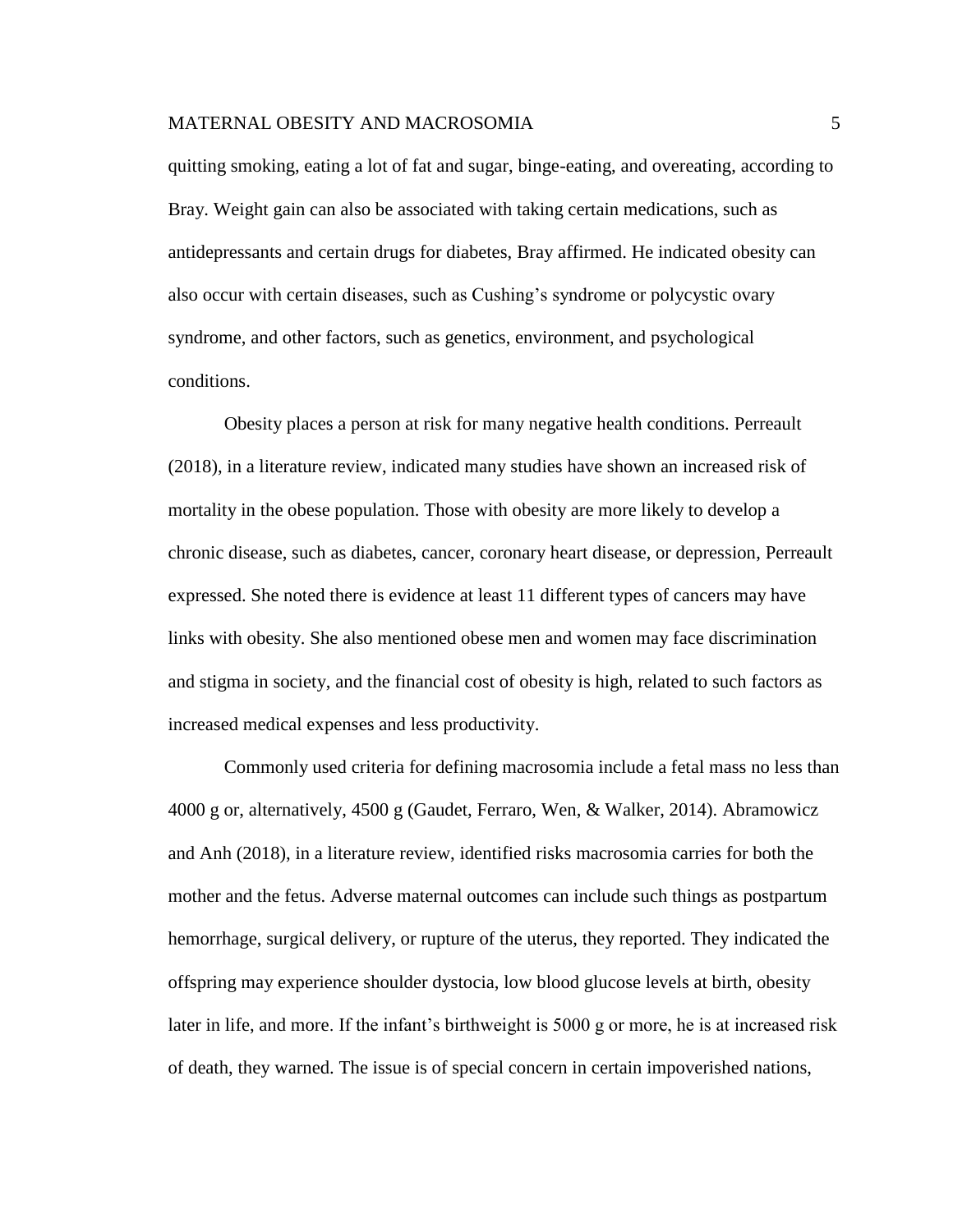since, according to Abramowicz and Ahn, mothers in these places may be at risk of pregnancy prior to full development of the pelvis or of having a small pelvis due to undernutrition. They may or may not have access to operative delivery if needed (Abramowicz & Ahn, 2018).

Current literature provides evidence for the association between maternal obesity and macrosomia of the newborn. Abramowicz and Ahn (2018) declared obesity to be a significant risk factor for macrosomia, probably contributing to its development more often than diabetes. Similarly, in their systematic review and meta-analysis, Gaudet et al. (2014) identified strong support for the link between obesity and macrosomia in the research up to that time. Along the same lines, in a large study which included 276, 436 births in 23 countries, Koyanagi et al. (2013) noted a significant connection between a high body mass index and macrosomia. Finally, Lutsiv, Mah, Beyene, and McDonald (2015) in a systematic review and meta-analysis found data to support the idea the risk of a large-for-gestational-age infant may be able to be stratified by increasing body mass index. If the evidence leans in support of an association between maternal body mass index and macrosomia, the next question is: What options do obese mothers have available to reduce their risk? While it is best for women to lose weight prior to becoming pregnant, due to safety concerns if weight is lost during gestation (Abramowicz  $\&$  Ahn, 2018), for some women, this weight loss is not accomplished. They enter pregnancy obese, and it is too late for prevention. A systematic review of literature regarding interventions to reduce the risk of fetal macrosomia in the offspring of obese pregnant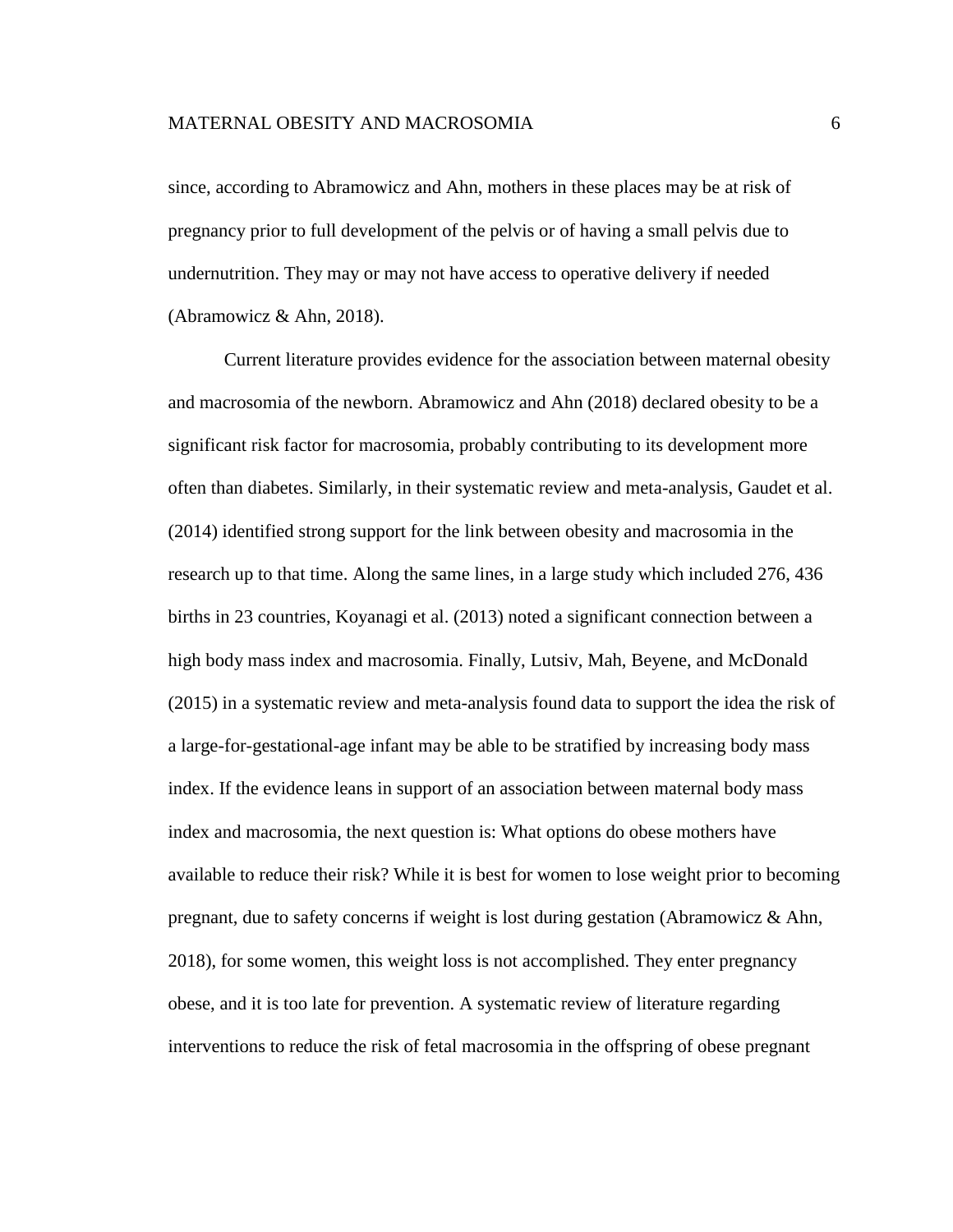women may help to shed light on options available to these women for whom prevention is no longer a possibility.

## **Method**

The researcher established certain criteria for studies to be included in this review. Sources had to be academic, randomized controlled trials, and published within the last five years (2013-2017), to promote the trustworthiness and relevance of the results. For simplification, the researcher assumed articles from PubMed were academic. She made one exception to the date range, identified later in the discussion of the search process. She defined the population as pregnant mothers with obesity, considered a body mass index of no less than 30 kg/m<sup>2</sup> per the WHO guidelines (2016). Since the purpose of this review was to give a broad overview of interventions, she did not define characteristics of the mother such as ethnicity, age, comorbidities, and others. She researched the following outcome: reduction of risk of macrosomia of the infant. She included studies which used either 4000 g or 4500 g as the threshold of macrosomia (Gaudet et al., 2014). She only included articles in which interventions occurred after the woman was pregnant; she excluded trials with preventive measures as interventions. Studies had to compare the risk of macrosomia with the intervention to the risk with having no intervention, other than standard care.

She discovered and obtained the majority of sources through searching three databases: CINAHL Plus with Full Text, Cochrane Library, and MEDLINE w/ Full-Text (EBSCO). She last searched these on February 2, 2018. In all three databases, she searched the terms "maternal obesity and macrosomia." For CINAHL, she maintained the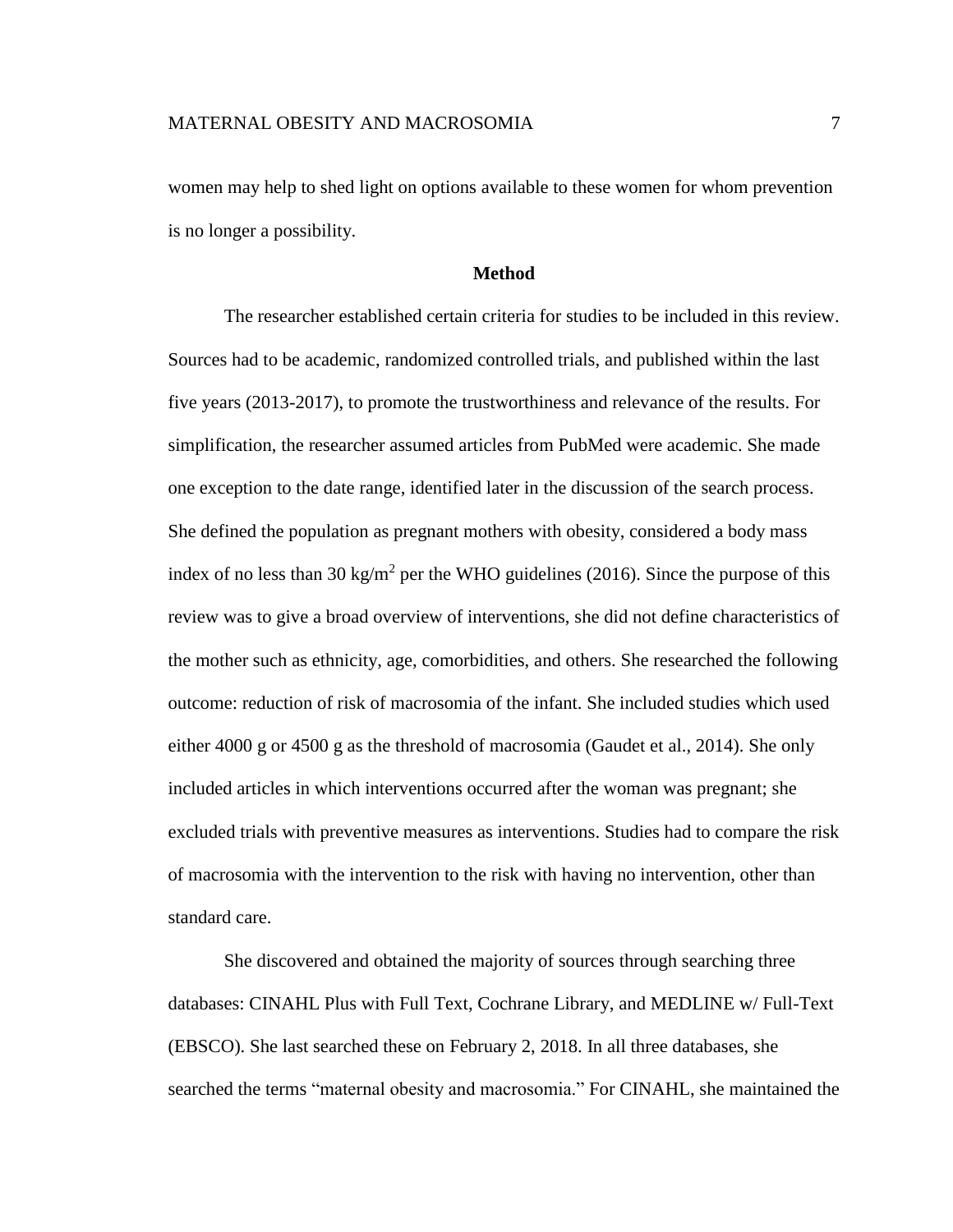default advanced search settings, with two alterations. (The default settings were as follows: "Search modes Boolean/Phrase;" no additional boxes checked or date range selected, and all drop-down list options set to "all.") She set the "Published Date" to January 2013 to December 2017, and she checked the box to select only "Peer Reviewed" articles. For Cochrane, she used the default advanced search settings, except she limited the dates to 2013-2018. (The default settings were to search all years and Cochrane databases, with no other boxes checked.) After results were populated, she selected "Trials" instead of "Cochrane Reviews." For MEDLINE, she kept all of the default advanced search settings, except changing the dates in the same manner as for CINAHL. (The default settings were as follows: "Search modes Boolean/Phrase;" no additional boxes checked or date range selected, and all drop-down list options set to "all.") These databases provided the bulk of the sources for the review.

She chose two other articles through using the Google search engine, on February 6, 2018, using the search terms "maternal obesity and macrosomia interventions." These appear in the reference list under Buschur and Kim (2012), which she accepted though slightly out of the date range, since it was still one of the first articles to be displayed on Google's results, as well as Muktabhant, Lawrie, Lumbiganon, and Laopaiboon (2015). By using the "Similar Articles" feature of PubMed, where the former article was located, she identified one more article on the same date, Tanvig (2014). Also on February 6, she identified one other article; it was the original article (McCarthy, 2016) referenced in a response article (Ryu, Kim, Park, & Enkhbold, 2017) which had been populated in the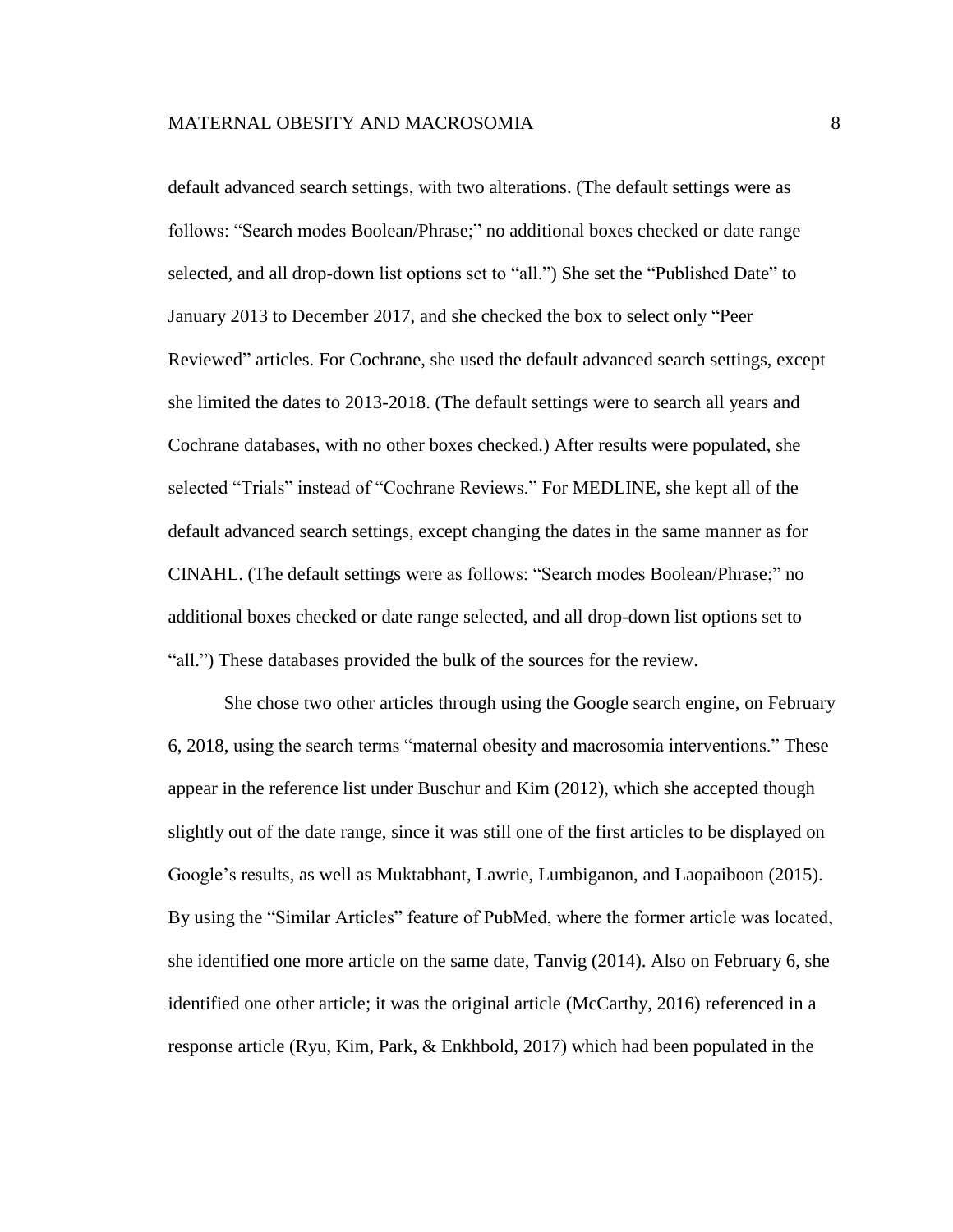original search. It seemed more fitting to use the original document. After these articles were added, the searches were complete.

She screened all of the articles identified through searching for eligibility  $(n=202)$ . She first removed all duplicates  $(n=53)$ . If an article was clearly not relevant to the research question, based on the title, she removed it. If there was uncertainty, she screened the abstract for more information about the population and studied outcome, along with other inclusion criteria; if she found it to be unrelated, she removed it. This process eliminated many articles (n=120). The remaining articles either seemed likely to offer information which would help answer the research question, or they seemed unlikely to but were closely enough related they warranted further reading. Full text articles, if available, she screened for the remaining articles (n=29). Articles which did not meet the specified inclusion criteria she removed  $(n=18)$ . There were a few articles which did not exactly meet the criteria but were closely related and had important information related to the research question. These she included in the review, to contribute to the overall perspective and increase the number of studies finally included in the review (n=11). The article screening process is depicted in Figure 2.

### **Results**

The researcher screened articles using the process described in the Prisma Flowchart (Moher, Liberati, Tezlaff, & Altman, 2009), seen in Figure 2. She included a total of 11 articles in the review after screening. She documented reasons for excluding records which made it to the full text screening. Sixteen she excluded for not being randomized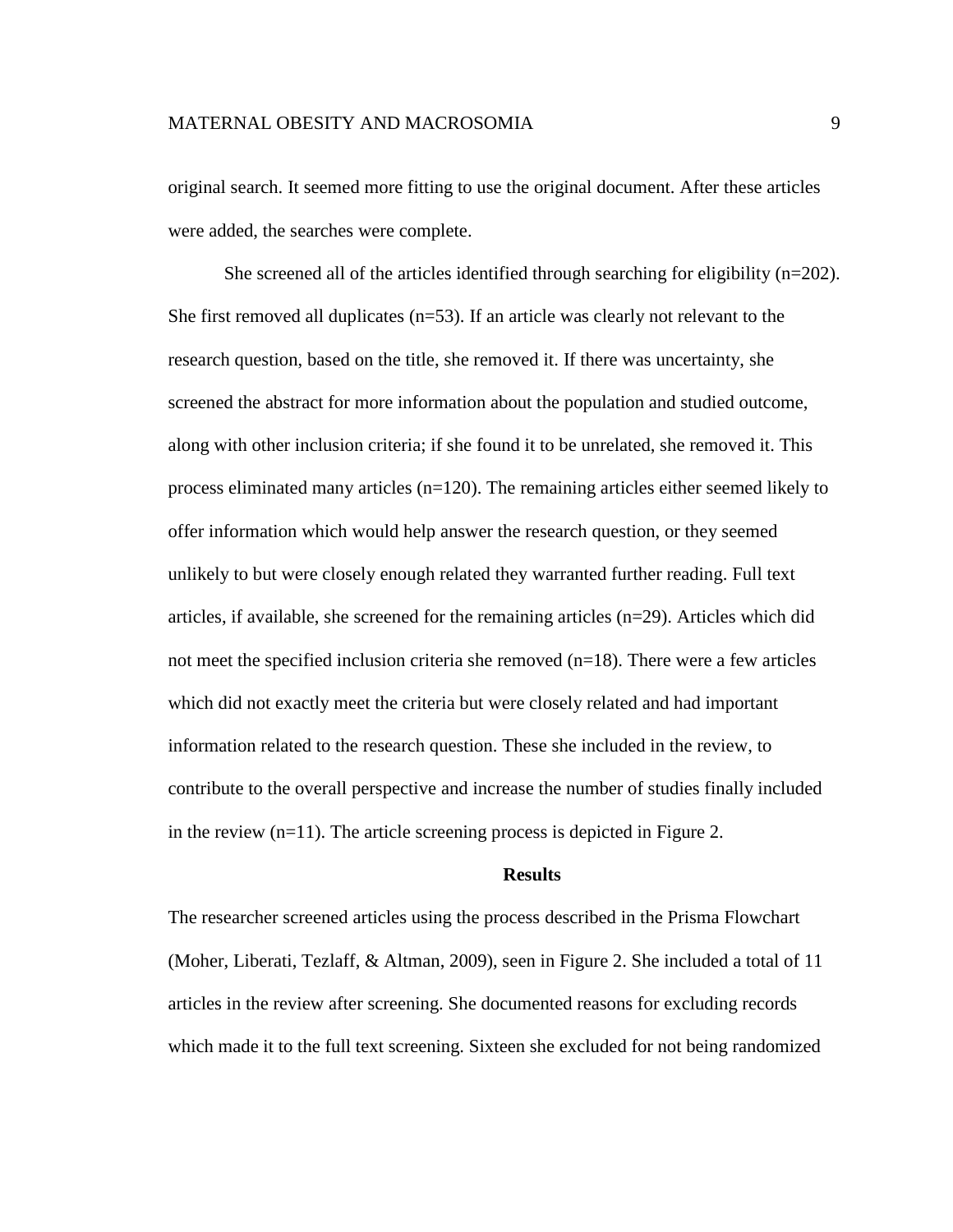

Figure 2

*Figure 2.* PRISMA 2009 Flow Diagram. Adapted from Preferred Reporting Items for Systematic Reviews and Meta-Analyses: The PRISMA Statement., by D. Moher, A. Liberati, J. Tezlaff, The PRISMA Group (2009). Retrieved March 6, 2018 from http://prismastatement.org/documents/PRISMA%202009%20flow%20diagram.pdf Copyright 2009 by PRISMA. Adapted with permission.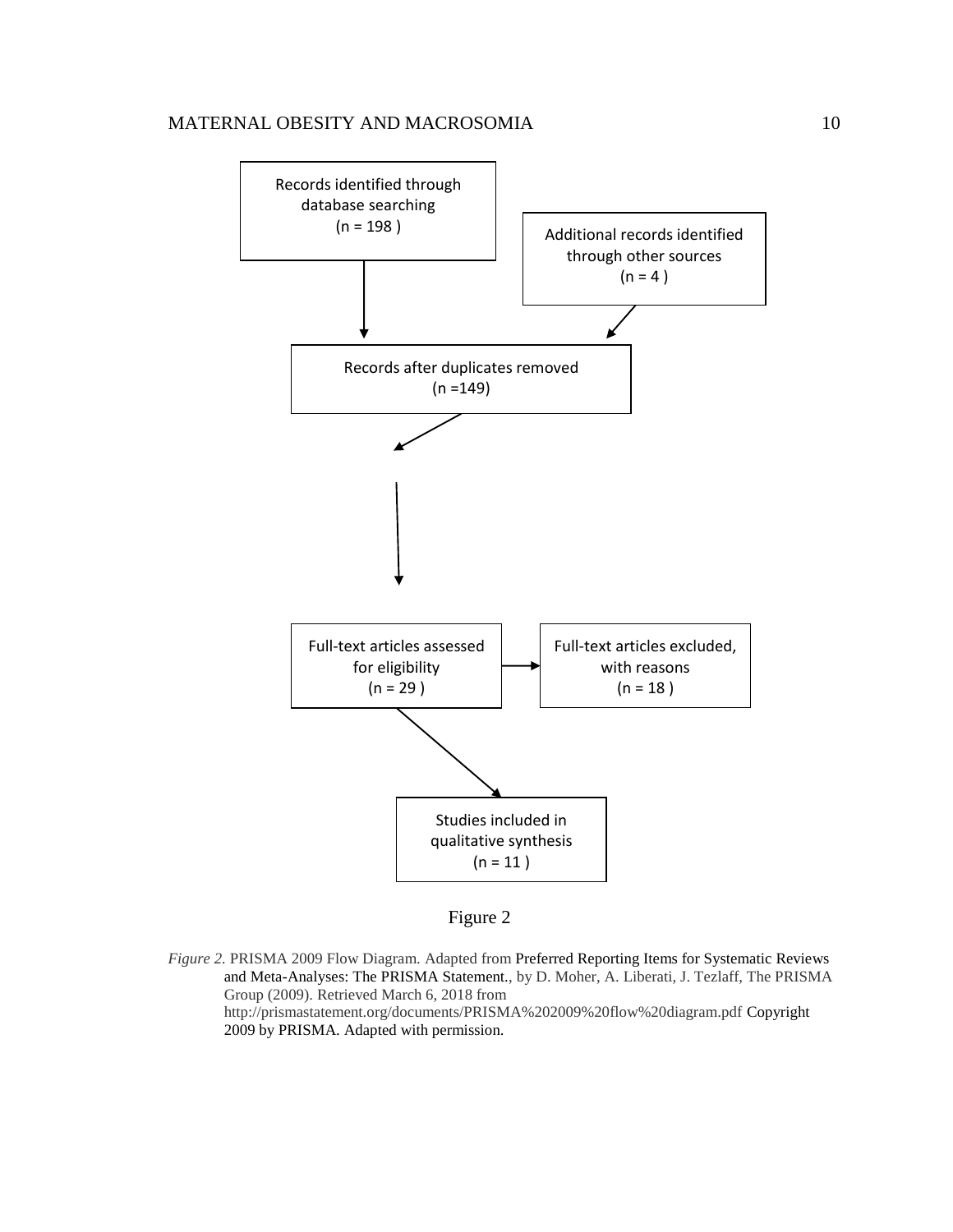controlled trials (Ainscough, Lindsay, Gibney, & McAuliffe, 2016; Buschur & Kim, 2012; Catalano & deMouzon, 2015; Johansson et al., 2015; Lee, et al., 2016; Muktabhant et al., 2015; Opie, Neff, & Tierney, 2016; Poston & Patel, 2014; Robertson & Ladlow, 2017; Ryu et al., 2017; Sabau et al., 2014; Schuster, Madueke-Laveaux, Mackeen, Feng, & Paglia, 2016; Sukumar et al., 2016; Szostak-Wegierek, 2014; Tanvig, 2014; Willis, Lieberman, & Sheiner, 2015). One article she excluded because it was the study design for a randomized controlled trial which had not yet been completed (Nagle et al., 2013). Another article she excluded because it was unable to be accessed using interlibrary loan (Bohiltea, Bodean, & Cîrstoiu, 2017). She attributed the large number of excluded articles, even prior to screening full texts, to the broad search terms used, compared to the specificity of the research question. Once the final articles had been selected, she reviewed them more thoroughly and assessed them for risk of bias.

## **Reviews of Articles and Assessments of Risk of Bias**

Barakat and colleagues (2016) documented a randomized controlled trial which recruited pregnant women with uncomplicated pregnancies, who were Caucasian and spoke Spanish. After screening, randomization and attrition, their final analysis included 382 women in the intervention group and 383 in the control group. The intervention consisted of tri-weekly, supervised, moderately difficult exercise sessions in a local hospital, during the time between the ninth to  $11<sup>th</sup>$  week of pregnancy and the third trimester's finish. In contrast, the control group women received advice to exercise and standard appointments but no extra interventions, besides calls to check on their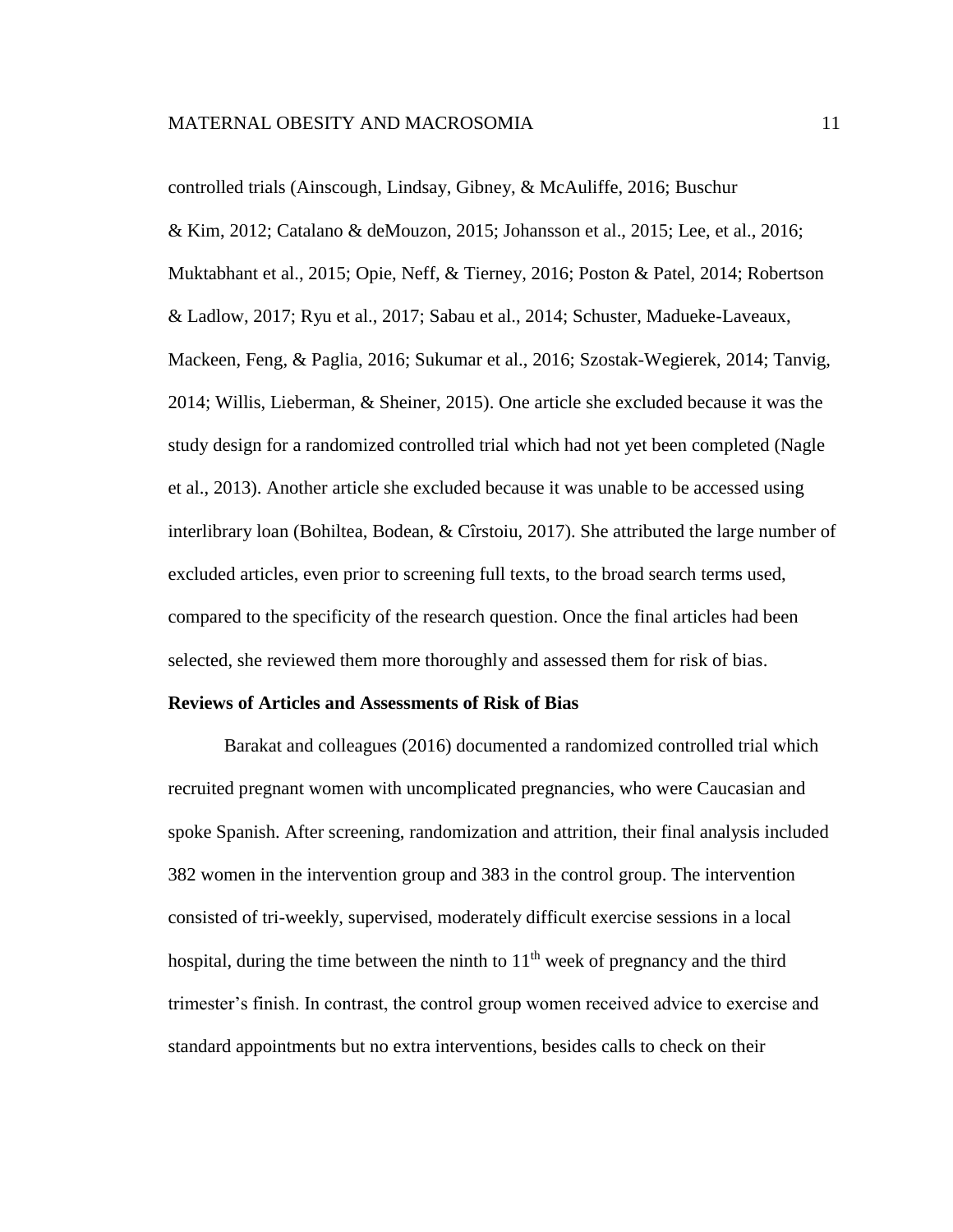exercising status. Barakat and colleagues (2016) found the risk of macrosomia was 2.5

times less in the intervention group for women of all body mass indexes [BMIs].

| Data Collection Form                                                                                         |  |  |  |  |
|--------------------------------------------------------------------------------------------------------------|--|--|--|--|
| Article                                                                                                      |  |  |  |  |
|                                                                                                              |  |  |  |  |
| Study                                                                                                        |  |  |  |  |
| $\mathsf{design}\_\_\_\_\_\_\_\_$                                                                            |  |  |  |  |
| Level of                                                                                                     |  |  |  |  |
| evidence en anonce a contra la contra de la contra de la contra de la contra de la contra de la contra de la |  |  |  |  |
| Description of                                                                                               |  |  |  |  |
|                                                                                                              |  |  |  |  |
|                                                                                                              |  |  |  |  |
| Definition of Maternal                                                                                       |  |  |  |  |
| Obesity_                                                                                                     |  |  |  |  |
| Definition of fetal                                                                                          |  |  |  |  |
|                                                                                                              |  |  |  |  |
|                                                                                                              |  |  |  |  |
| General outcome concerning the research                                                                      |  |  |  |  |
| question:                                                                                                    |  |  |  |  |
|                                                                                                              |  |  |  |  |
|                                                                                                              |  |  |  |  |
|                                                                                                              |  |  |  |  |
| Summary of significant                                                                                       |  |  |  |  |
|                                                                                                              |  |  |  |  |
|                                                                                                              |  |  |  |  |
| Risk of                                                                                                      |  |  |  |  |
|                                                                                                              |  |  |  |  |
|                                                                                                              |  |  |  |  |
| Miscellaneous points of                                                                                      |  |  |  |  |
| interest:                                                                                                    |  |  |  |  |
|                                                                                                              |  |  |  |  |
|                                                                                                              |  |  |  |  |
|                                                                                                              |  |  |  |  |

## Figure Two

Figure 1. Data collection form. By C. Stalcup. Copyright 2018 by Charity Stalcup. Printed with permission.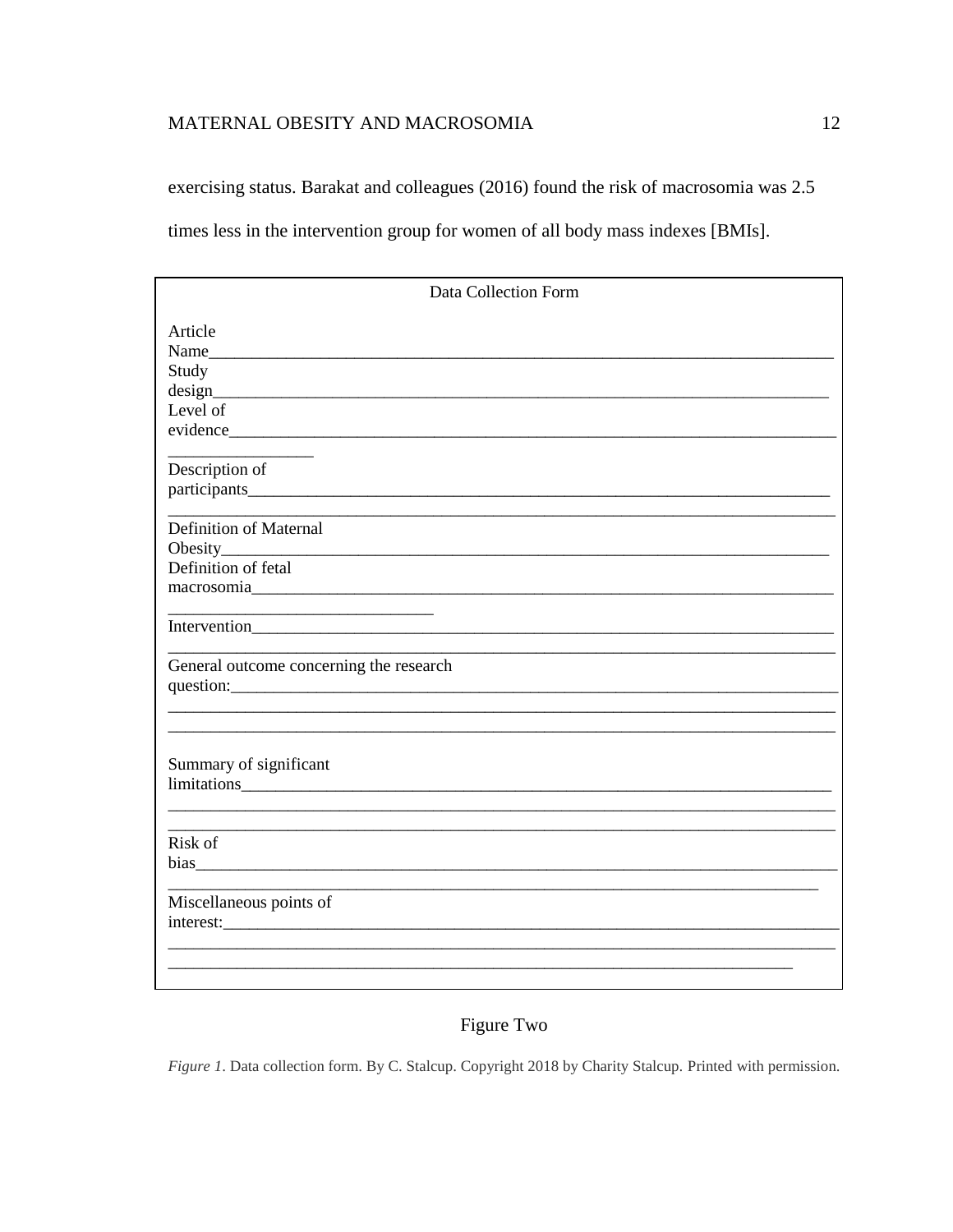To contextualize the results of this study, the researcher assessed the risk of bias and found it to be average, on a subjective scale of low, average, and high. Barakat et al. (2016) specified a random numbers table was used to assign participants and conceal assignments, and three people accomplished the randomization. Barakat et al. indicated blinding of those performing the assessments but did not specify the methods of blinding. Since the intervention required participants to attend an exercise program, researchers could not blind the participants. The risk of attrition bias was unlikely as the researchers were unable to follow up with a similar number of women from the control group (37/420) and the intervention group (38/420), for similar reasons. Only two reasons were different between the groups. One was some of the intervention group were lost due to quitting the program and ruptured membranes. Another was some of the control group were lost due to persistent bleeding. Significantly, the researchers did not exclude anyone with a successful follow-up from the analysis, and the number lost to follow-up was within the expected percentage planned by Barakat and colleagues. Since Barakat et al. indicated they obtained secondary outcomes from the medical record, but did not specify what these outcomes were, selective outcome reporting may be a possibility. It is uncertain whether the researchers included all of the outcomes assessed in the report. Though there are strengths to this study, the uncertain aspects lend to a risk of bias rating of average.

In a medication-intervention study, Chiswick et al. (2015) documented a randomized controlled trial which recruited Caucasian, pregnant women with a BMI of at least 30 kg/m<sup>2</sup> in their 12<sup>th</sup> to 16<sup>th</sup> gestational week, who had a minimum age of 16 years.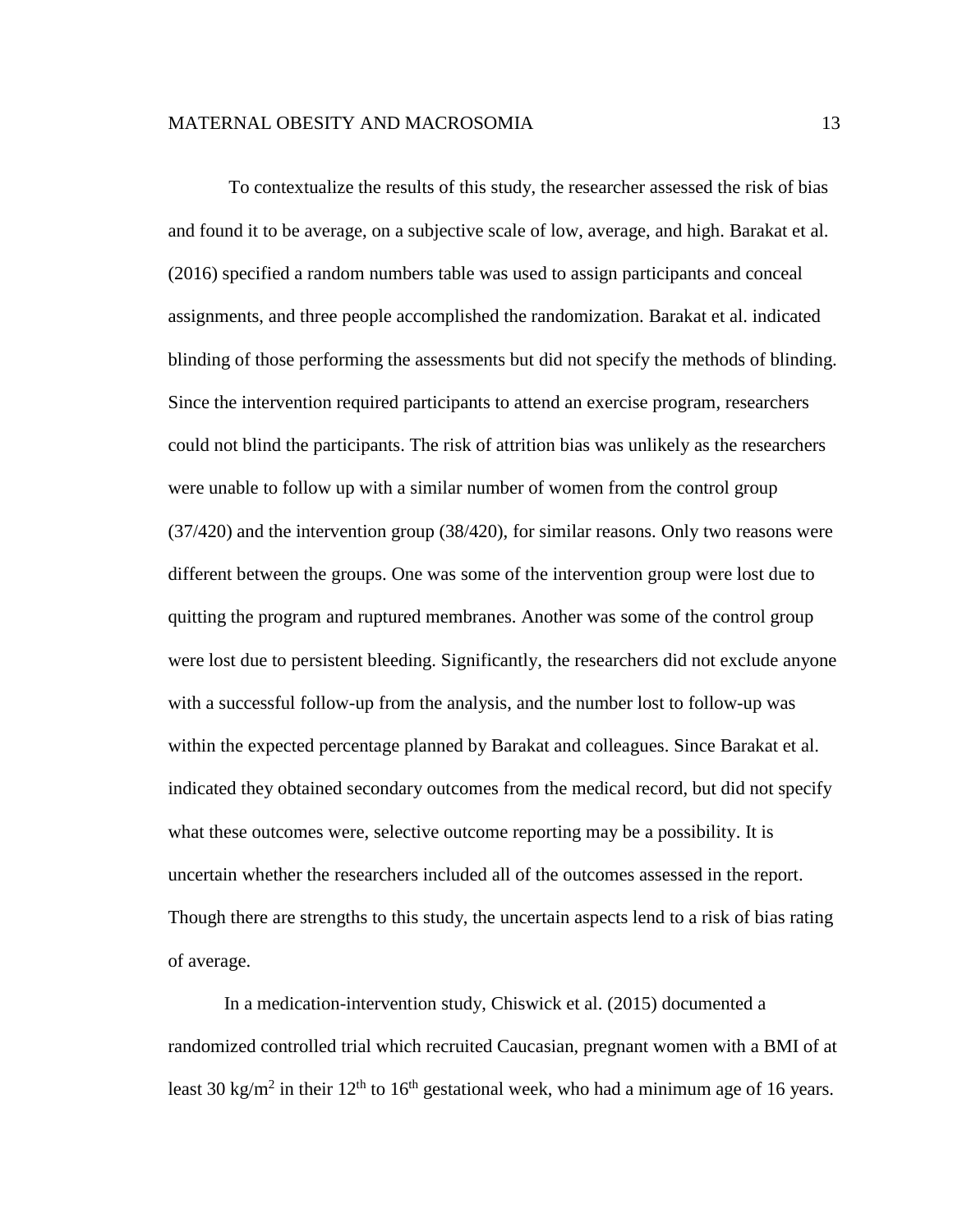They excluded women with complicated pregnancies, including diabetes or a history of gestational diabetes. The intervention was the administration of 500-2500mg of metformin per day, while the control group received a placebo. Chiswick et al. (2015) concluded metformin administration did not impact the baby's birthweight.

With this study, there is an average risk of bias. Chiswick et al. (2015) reported the use of an electronic block randomization procedure to assign participants; however, they did not detail the procedure, other than how the data were stratified. They did not report any process of allocation concealment. While Chiswick et al. affirmed the blinding of all involved in the study, they did not elucidate, with the exception of the Data Monitoring Committee, whom the researchers did blind and instructed not to connect with participants. However, Chiswick et al. did not describe the process of ensuring members of the committee did not meet participants or share information with other members of the study. They described attrition thoroughly, including causes, such as withdrawal from the study, miscarriages, pregnancy terminations, inability to follow up, and stillbirths. Out of the original participants, they analyzed a total of 220/223 people for the control group and 214/226 for the intervention. Many who were analyzed did not continue in the study to the end of follow up (92 control, 82 intervention). For certain outcomes, Chiswick et al. only analyzed live births, and they used statistical methods to bring data to a normal distribution. Though the number of women analyzed was more than what the researchers expected to give 85% power to the study, the number who made it all the way through was lower. Selective outcome reporting seems unlikely due to the many outcomes Chiswick et al. reported, including ones that were not statistically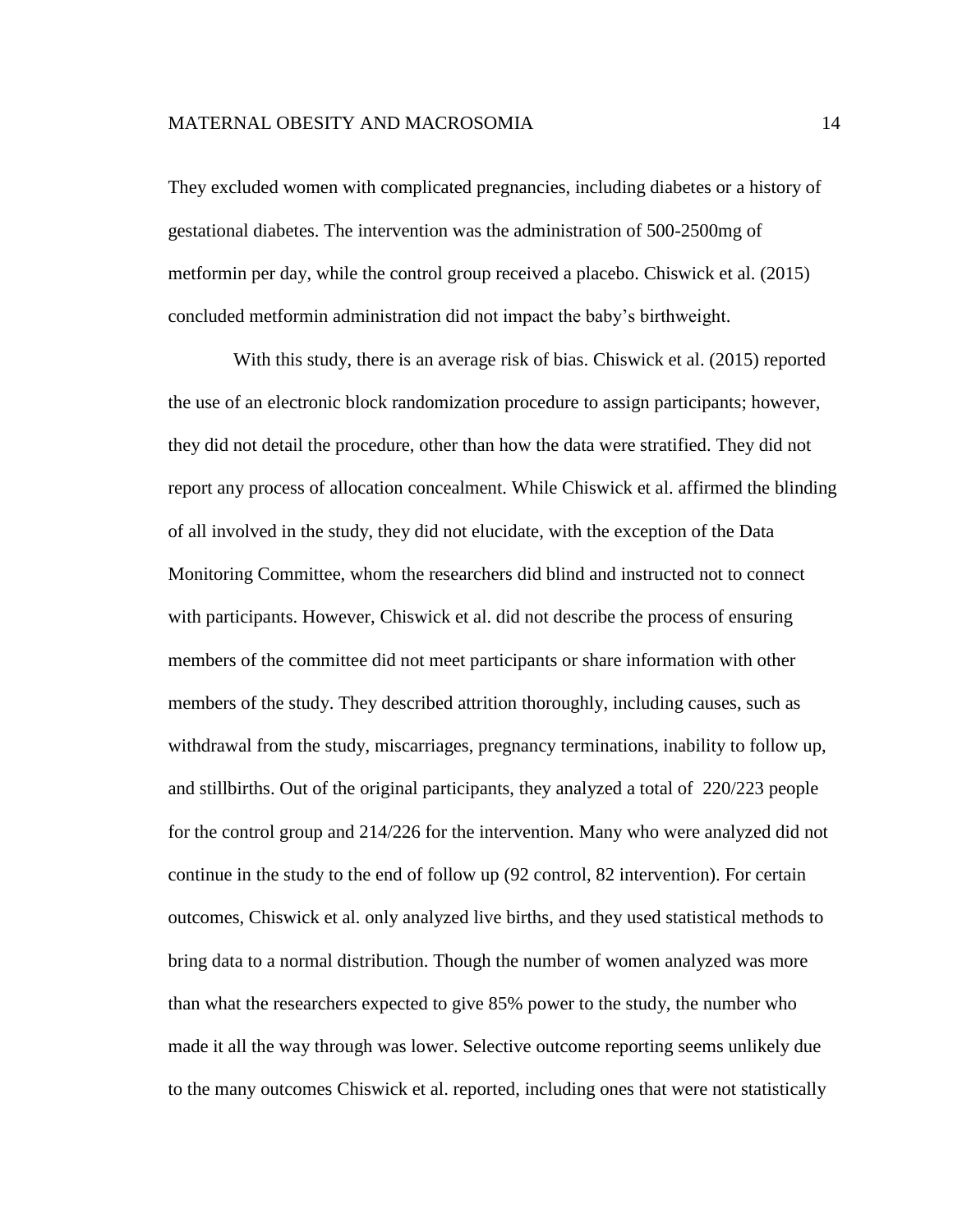significant. The major risks of bias in this study seem to be in performance and detection, meaning those directing the intervention or assessing the outcomes may have been biased based on their knowledge of participant assignment (Cochrane Methods Bias Staff, 2018), due to questions about blinding.

Dodd et al. (2014) detailed a randomized controlled trial which recruited women from city hospitals in Australia who were pregnant with only one fetus in their  $10<sup>th</sup>$  to  $20<sup>th</sup>$ gestational week, were not type 1 or 2 diabetic, and had a BMI of at least  $25 \text{ kg/m}^2$ . The intervention was nutrition, exercise, and lifestyle advice, along with accountability. In contrast, the control group received standard care, which was not likely to include this type of advice, based on the time and location of the study. Dodd et al. reported the intervention was associated with a decreased risk of fetal macrosomia but not the incidence of fetal large-for-gestational-age.

Based on the strengths of this study by Dodd et al. (2014), the risk of bias is low. They accomplished the randomization by 1:1 ratio balanced variable blocks, and the researcher tasked with running the program was not involved in client interaction. Dodd et al. eluded to but did not detail the blinding of assessors. Dodd et al. did not blind participants or those involved in their care. They thoroughly documented attrition, and reasons for not completing the trial were similar and of similar numbers in both groups. The total number they analyzed were 1080 mothers and 1075 babies in the intervention group and 1072 mothers and 1067 babies in the control group, which met the sampling goals of the researchers. Selective outcome reporting is unlikely, as Dodd et al. reported many outcomes, including some which showed no statistical significance.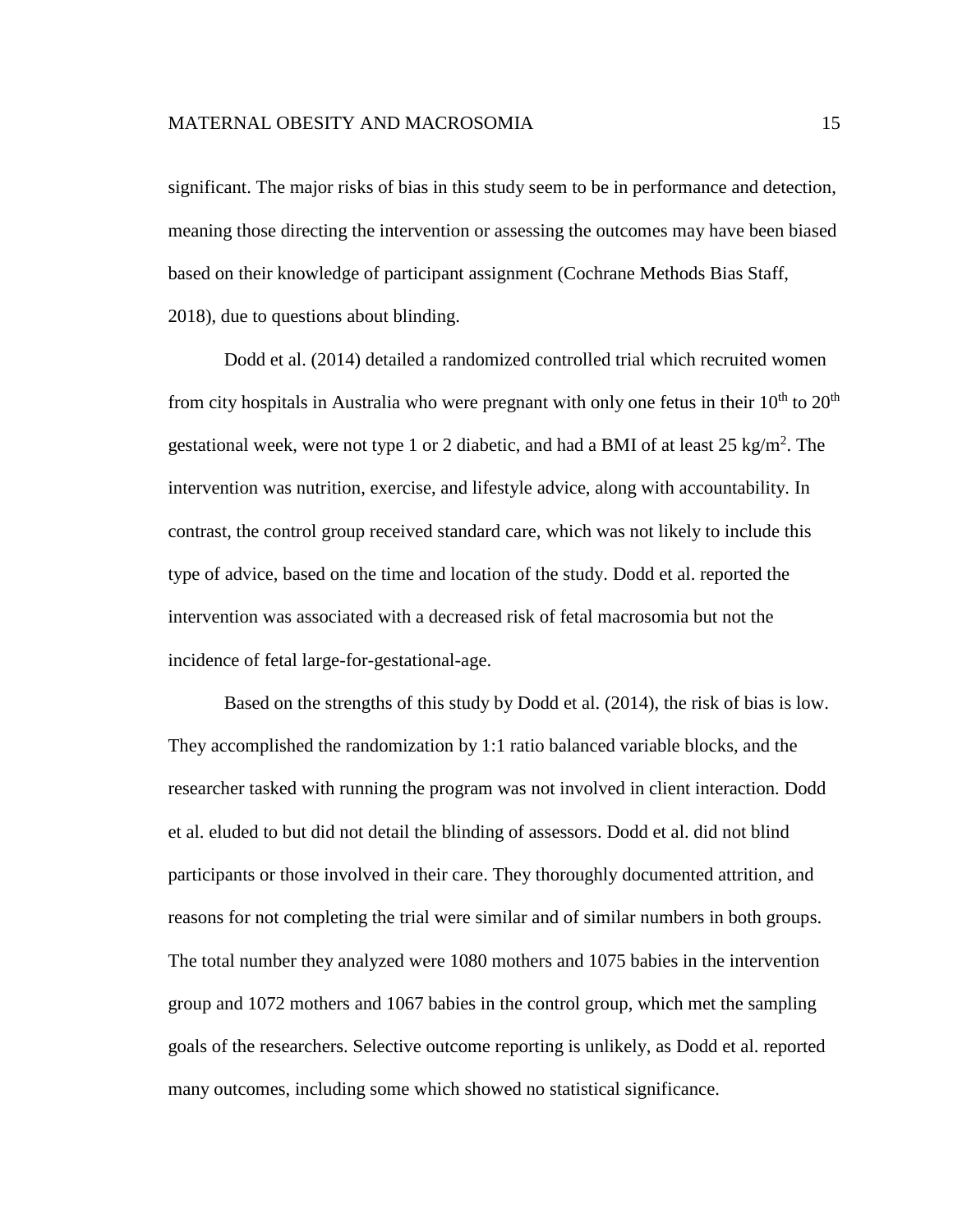In another article, Donnelly, Walsh, Byrne, Molloy, & McAuliffe (2013) described a randomized controlled trial which was based on the recruitment of women who had one macrosomic baby, were pregnant again at less than 18 weeks gestation, were at least 18 years old, and had no comorbidities, including a history of gestational diabetes. A session of nutrition counseling about consuming a low-glycemic diet was the intervention. Donnelly et al. reported the intervention was associated with smaller infant thigh circumference, which may be linked to birthweight. Some other anthropometric measures were not significantly different between the groups, such as abdominal circumference and skin-fold thickness (Donnelly et al.).

. The risk of bias in this study is difficult to judge based on this article alone, as the methods of the trial are outlined in the original trial, so information from that trial is included in this assessment. The midwife researcher had the task of randomizing the mothers' assignments, allocating them with a 1:1 ratio using a computer system and dark envelopes (Donnelly et al., 2013; Walsh, McGowan, Mahoney, Foley, & McAuliffe, 2012). Donnelly et al. reported an adequate sample size of 265 infants. The original study thoroughly documented attrition and noted that it occurred similarly between the intervention and control groups (Walsh et al., 2012). Blinding of participants was not possible with the intervention, but the authors indicated at least the sonographers were blinded. It is unclear if anyone else was blinded (Walsh et al., 2012). Selective outcome reporting seems unlikely, since they reported several aspects of neonatal anthropometry, including some which did not show any significant difference between the two groups (Donnelly et al.). The overall risk of bias seems low.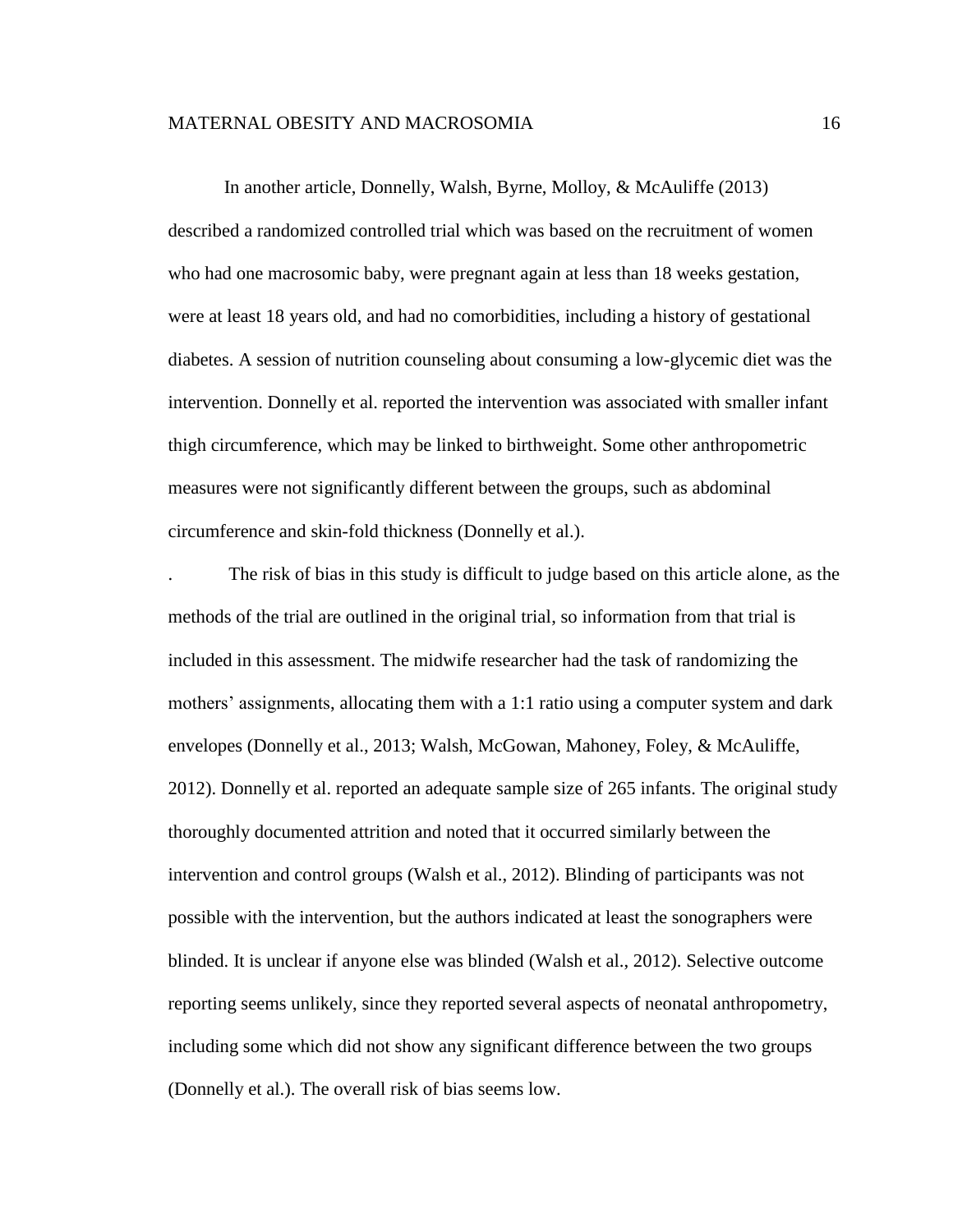Hayes, Bell, Robson, & Poston (2014) reported a randomized controlled trial which involved pregnant women with a BMI of at least  $30 \text{ kg/m}^2$ . In this trial, the intervention addressed physical activity and nutrition. Hayes et al. reported an association between physical activity and a decreased risk of macrosomia of the infant.

Rather than the article by Hayes et al. (2014), the risk of bias was assessed based on the original study (Poston et al., 2013) which Hayes et al. secondarily analyzed. Poston et al. accomplished randomization using an online program, but whether allocations were concealed from assessors was not specified. Poston et al. did not discuss blinding, and it would not have been possible given the nature of the intervention. The researchers depicted attrition clearly in a figure, with similarities between the control and intervention group and a final sample size of 75 and 84 mothers and babies, respectively, in the control group and 79 and 85 mothers and babies, respectively in the intervention group, all of whom were analyzed. The risk of selective outcome reporting seems low, since Poston et al. gave detailed reports of the outcomes and their significance and included the primary outcomes, even though they were not significant. With questions concerning blinding and concealment and a relatively small sample size but otherwise well documented methodology, the study by Poston et al. seems to have an average risk of bias.

In a secondary analysis, Horan, McGowan, Gibney, Donnelly, & McAuliffe (2014) reported outcomes of a randomized controlled trial which involved women pregnant with their second baby, whose first baby had been macrosomic. The intervention was advice about following a low-glycemic index diet, while the control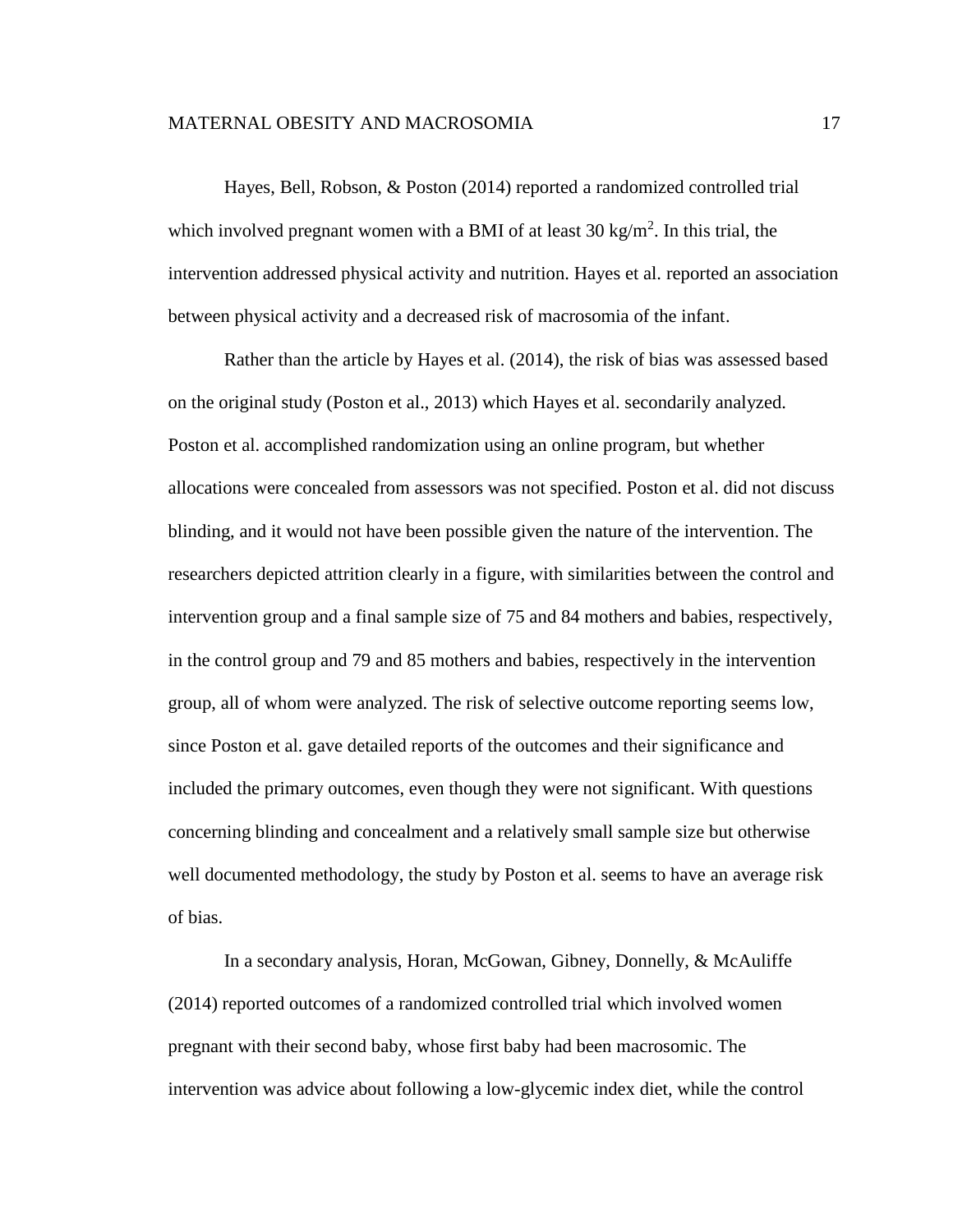group did not receive dietary advice. Horan et al. reported the intervention did not lead to a significant effect on infant birthweight. Horan et al. specified that the statistical analysis was performed in two ways, one excluding and one including those who did not adequately report what they ate, but the difference was not significant. Most of the rest of the information related to risk of bias would be in the original study, which is the same one (Walsh et al., 2012) secondarily analyzed by Donnelly et al. (2014), therefore, this study can also be given a rating of low risk of bias.

Kizirian et al. (2016) described a randomized controlled trial which recruited women in Australia in their  $12<sup>th</sup> - 20<sup>th</sup>$  gestational week with "... the following risk factors: pregnancy BMI (in kg/m<sup>2</sup>)  $\geq$  30age  $\geq$ 35 y, polycystic ovary syndrome, previous history of GDM or glucose intolerance, history of a previous newborn weighing >4000 g, family history of type 2 diabetes (first-degree relative), or belonging to an ethnic group with a high prevalence of GDM  $\ldots$  " and who did not have dietary restrictions or diabetes prior to pregnancy (Kizirian et al., 2016, p. 1074). The intervention was a low-glycemic diet, while the control group had a traditionally recommended high fiber diet. When factors such as weight the mother gained during pregnancy, BMI, and gestational diabetes were not accounted for, Kizirian et al. found an association between the lowglycemic index diet and a decreased risk of macrosomia. When these factors were accounted for Kizirian et al. still found weight for age was higher in the control group.

Due to several shortcomings, the risk of bias in this study by Kizirian et al. (2016) is high. Kizirian et al. did not describe the process of randomization of participants and allocation concealment. There was no indication of blinding of those who analyzed the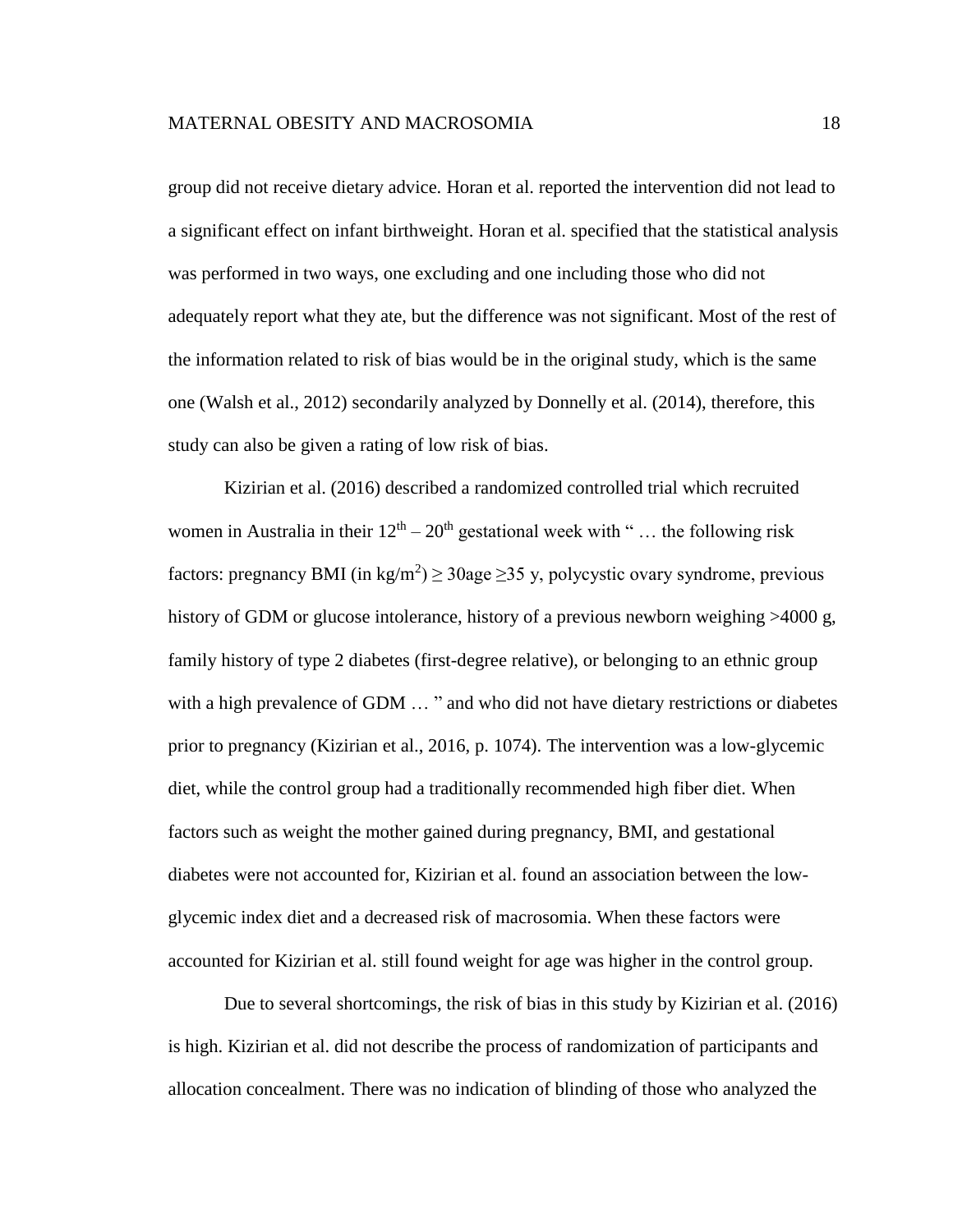data. The researchers and participants were not blinded. They documented attrition substantially. Forty-six of the participants of the original study were not willing to be a part of this follow up. Of those who were willing, some dropped out due to unstated personal factors or going out of the country. By the end of the 12-month study, the sample sizes were small at 15 infants in the intervention group and 14 in the control. Kizirian et al. also noted, due to the voluntary nature of participant selection from a previous study, many of the participants were well-educated women who may have had somewhat positive dietary practices in the first place. Since Kizirian et al. included several outcomes, including those which were not statistically significant or supportive of their hypothesis, selective outcome bias seems unlikely. The risk of bias in this study is somewhat high, but it is valuable as a pilot study and starting point for future randomized controlled trials.

Syngelaki et al. (2016) reported a randomized controlled trial which recruited ethnically diverse, nondiabetic, singleton pregnant women, in their 12th to 18th gestational week, with a BMI greater than 35 and otherwise uncomplicated pregnancies, including no history of gestational diabetes. 1-3 g of metformin daily was the intervention, while control groups received a placebo medication. They provided exercise and nutritional advice to both groups. Syngelaki et al. indicated the intervention did not affect birthweight or size for age of the baby.

With its strengths and weaknesses, the risk of bias in this study by Syngelaki et al. (2016) is average. They accomplished randomization with numbers randomized by a computer, without restrictions, but did not specify the process of allocation concealment.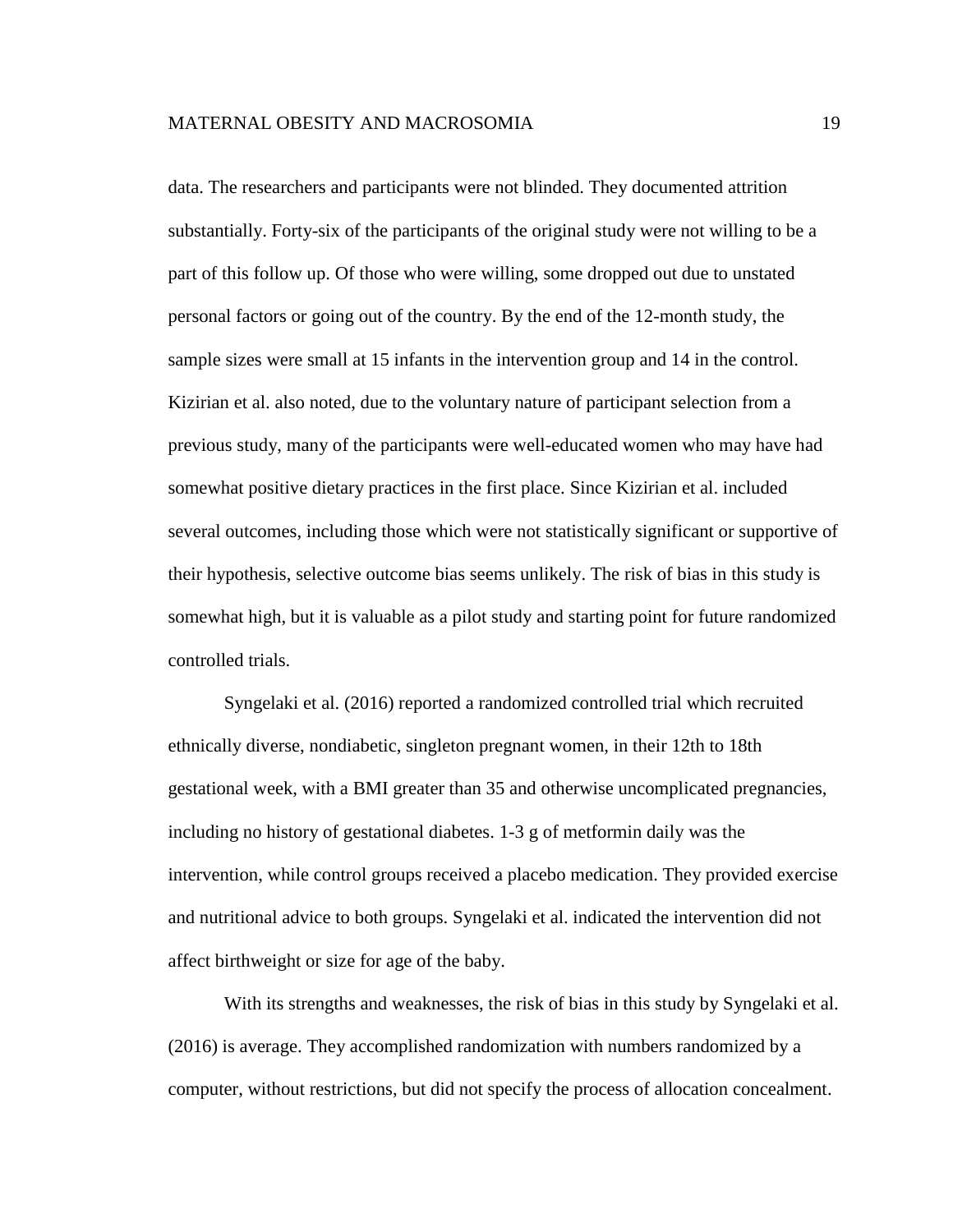The pills of both the intervention and control group were the same in appearance, taste, and size, but Syngelaki et al. provided no other information about how they blinded participants, clinicians, and researchers. They provided attrition numbers, but not reasons for women declining to continue. They randomized 450 women, 202 in the intervention group and 198 in the control group. Selective outcome reporting seems unlikely, since Syngelaki et al. reported many outcomes, including non-significant findings.

Along with these articles, McCarthy et al. reported another randomized controlled trial (2016). This trial recruited pregnant women who had not yet reached 20 weeks of gestation, spoke English, were not pregnant with multiples, did not have diabetes prior to pregnancy, had nothing known to be abnormal with the baby, and had a BMI of at least 25 kg/m2. The intervention was "… serial self-weighing and simple dietary advice … " (McCarthy et al., 2016, p. 966). McCarthy et al. did not find the intervention to be associated with a decrease in gestational weight gain or adverse outcomes such as shoulder dystocia or heavy perineal tearing.

An average risk of bias seems appropriate for this trial completed by McCarthy et al. (2016). They accomplished randomization with a computerized random number table. They stratified by BMI and used a 1:1 ratio for allocation. With dark envelopes which were not opened until BMI was factored and informed consent to participate received, concealment was accomplished. Researchers did not blind participants and clinicians, but McCarthy et al. affirmed but did not detail blinding of assessors. They documented attrition well, with similar reasons for dropping out among both groups, such as giving birth elsewhere or miscarriage. They analyzed 184 women in the control group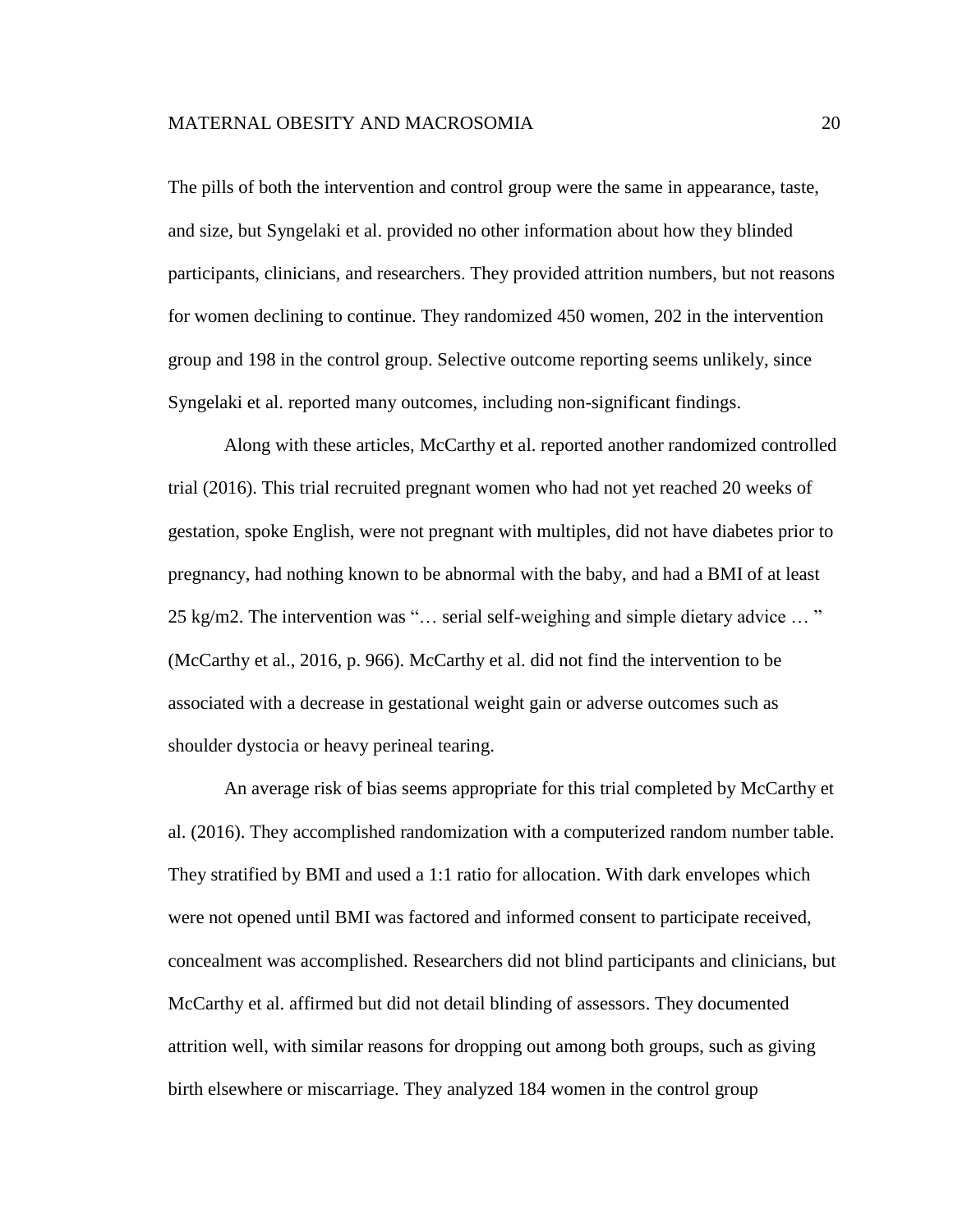and 187 in the intervention group. McCarthy et al. performed the analysis in two different ways, one including only those with all primary outcome data and one including those with some absent. The results were not significantly different. Selective reporting of outcomes may be present, as most of the outcomes focused on the mother. McCarthy et al. did not say much about fetal outcomes. Since most women in the control group also weighed themselves several times, McCarthy et al. noted more cross-over than expected between the groups.

Zhang (2015) described a randomized controlled trial based in China which recruited women who had previously had one baby and had been healthy pre-gestation, were aged 18 to 40 years, and had given birth to a live baby. These women were tested for pregnancy regularly as part of the trial process. The intervention was the implementation of a nutritional regimen to give dietary council tailored to each individual early in pregnancy, and control group also participated. Zhang (2015) found the intervention to be effective in significantly lessening a woman's risk of giving birth to a baby with macrosomia.

Due to some considerable limitations, there is a high risk of bias with this study. Zhang (2015) indicated participant selection for the intervention group was random, but he did not specify methods. It is unclear whether the control group was random or if the researchers selected them based on similarities to the intervention group. Zhang gave no indication of allocation concealment or blinding of anyone involved, nor did he discuss attrition. It is possible Zhang did not include some outcomes, especially other pregnancy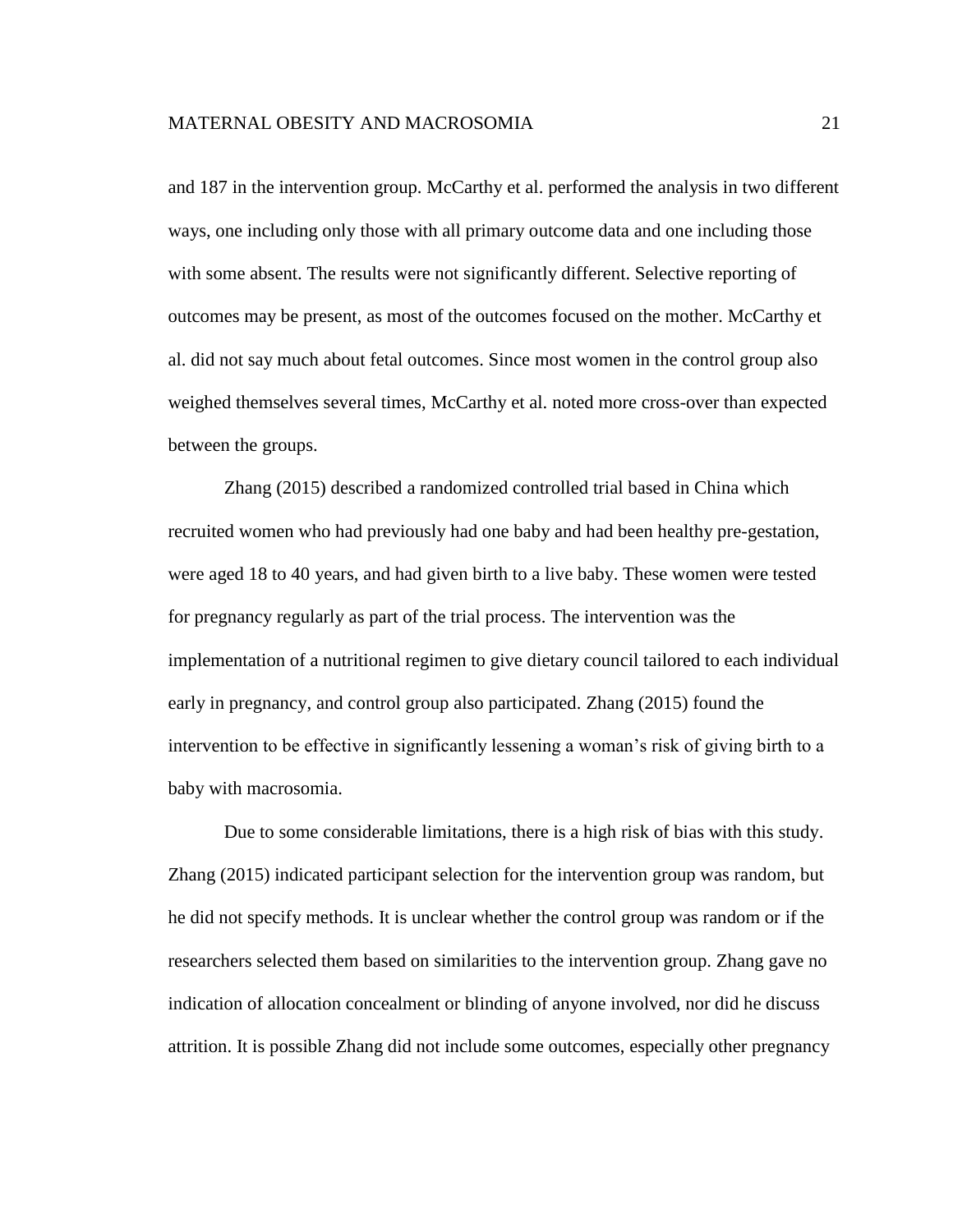complications, which might have been lumped into one category, such as " … labor abnormalities … " (Zhang, 2015, p. 647).

In another article, Poston et al. (2015) reported a randomized controlled trial which involved women who were pregnant with one baby, in their  $15<sup>th</sup>$  week to  $19<sup>th</sup>$  week and 6<sup>th</sup> day of pregnancy, who had a BMI no less than 30 kg/m<sup>2</sup>, and no comorbidities or use of metformin. The intervention was an 8-week course of health coaching, regarding diet and exercise, while the control group simply attended their doctors' appointments as usual. Poston et al. (2015) did not find an association between the intervention and a decreased risk of a large-for-gestational age infant.

With its many strengths, the risk of bias with this study by Poston et al. (2015) is low. Poston et al. affirmed use of a computer system to randomize allocations, but details of how it functioned are not specified, except minimization was used based on specific factors listed in the article. Researchers and participants were unblinded, apparently including those who analyzed the data. Poston et al. detailed attrition, including participants' reasons for leaving the trial, which were the same in both groups, including such things as fetal death and failure to attend appointment. Poston et al. documented the exclusion of fetal deaths in both groups. The control sample size was 651 mothers and 751 neonates; there were 629 mothers and 761 neonates in the intervention group. The risk of selective outcome reporting is low because Poston et al. included many outcomes in the text and even more in supplementary tables, including insignificant findings.

### **Integrated Results of All Studies Included in Review**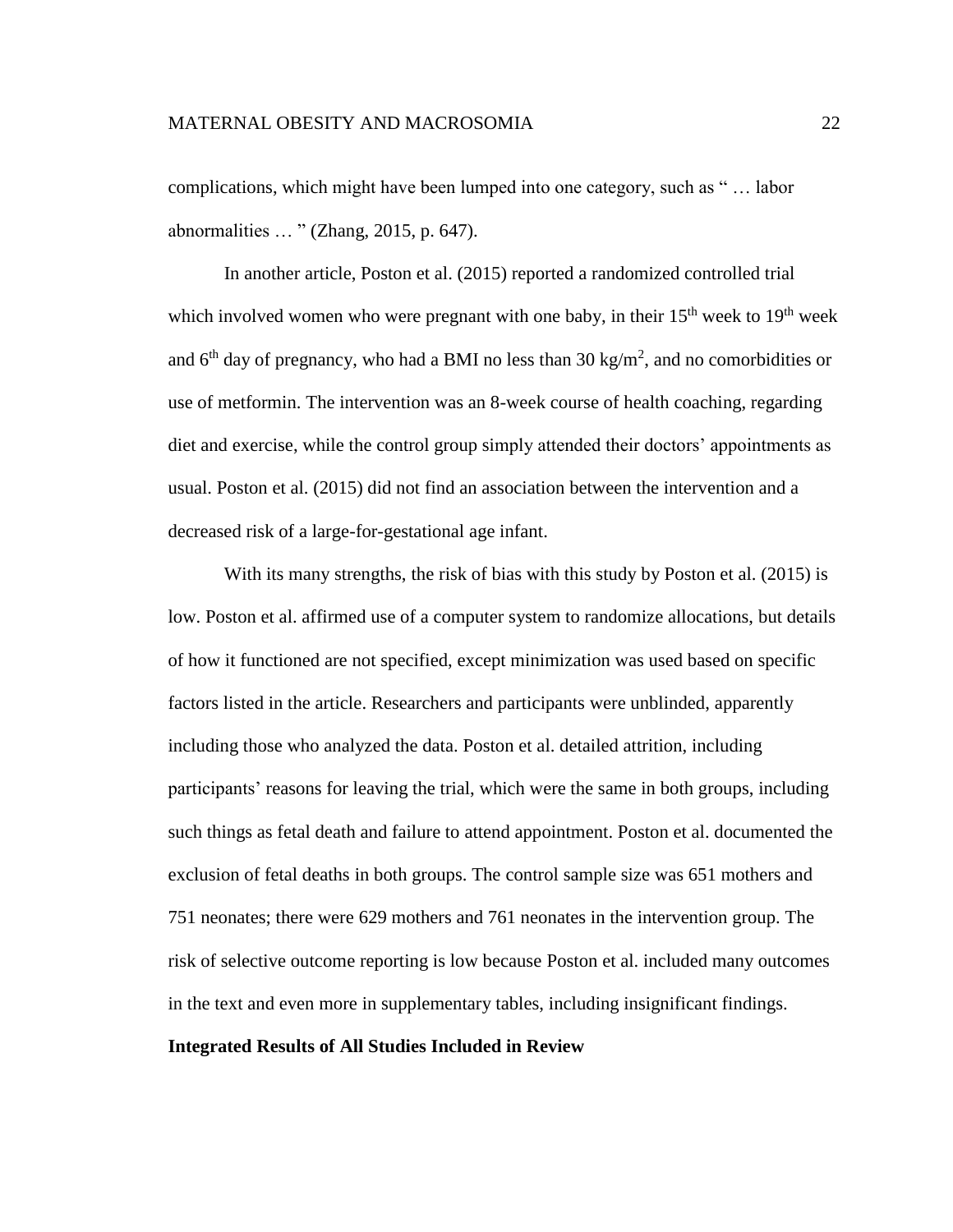One of the biggest areas of possible bias which the researcher noticed across the studies is not blinding participants and researchers. Donnelly and colleagues (2013) as well as Walsh et al. (2012) pointed out blinding is not an option for nutritional interventions. This point could also be applied to exercise interventions. In either case, it is necessary for the participant and at least some of the researchers to know what group they are in. Risk of bias by article is included in Table 1.

For most of the articles, exclusion criteria included those who had certain complications of pregnancy, sometimes including gestational diabetes or a history of it (Barakat et al., 2016; Chiswick et al., 2015; Dodd et al., 2014; Donnelly et al., 2013; Horan et al., 2014; Kizirian et al., 2016; McCarthy et al., 2016; Poston et al., 2015; Syngelaki, 2016; Zhang, 2015). Obviously, safety was the priority with these studies, but it does limit the generalizability of the findings. It is difficult to say whether the outcomes would be the same if women with complicated pregnancies were included in the sampling. Women with other pregnancy complications besides obesity cannot necessarily have the results applied to their situations. There is a lack of research involving treatment in this vulnerable population and what treatments may be effective and safe for them. The limited studies of complicated pregnancies form an obstacle to evidence-based care for women in this category.

Of the 11 articles screened, seven were carried out in Europe, (Barakat et al., 2016; Chiswick et al., 2015; Donnelly, 2013; Hayes, 2014; Horan et al., 2014; Poston et al., 2015; Syngelaki et al., 2016), three in Australia or New Zealand (Dodd 2014; Kizirian et al., 2016; McCarthy et al., 2016), and one in China (Zhang, 2015). Research is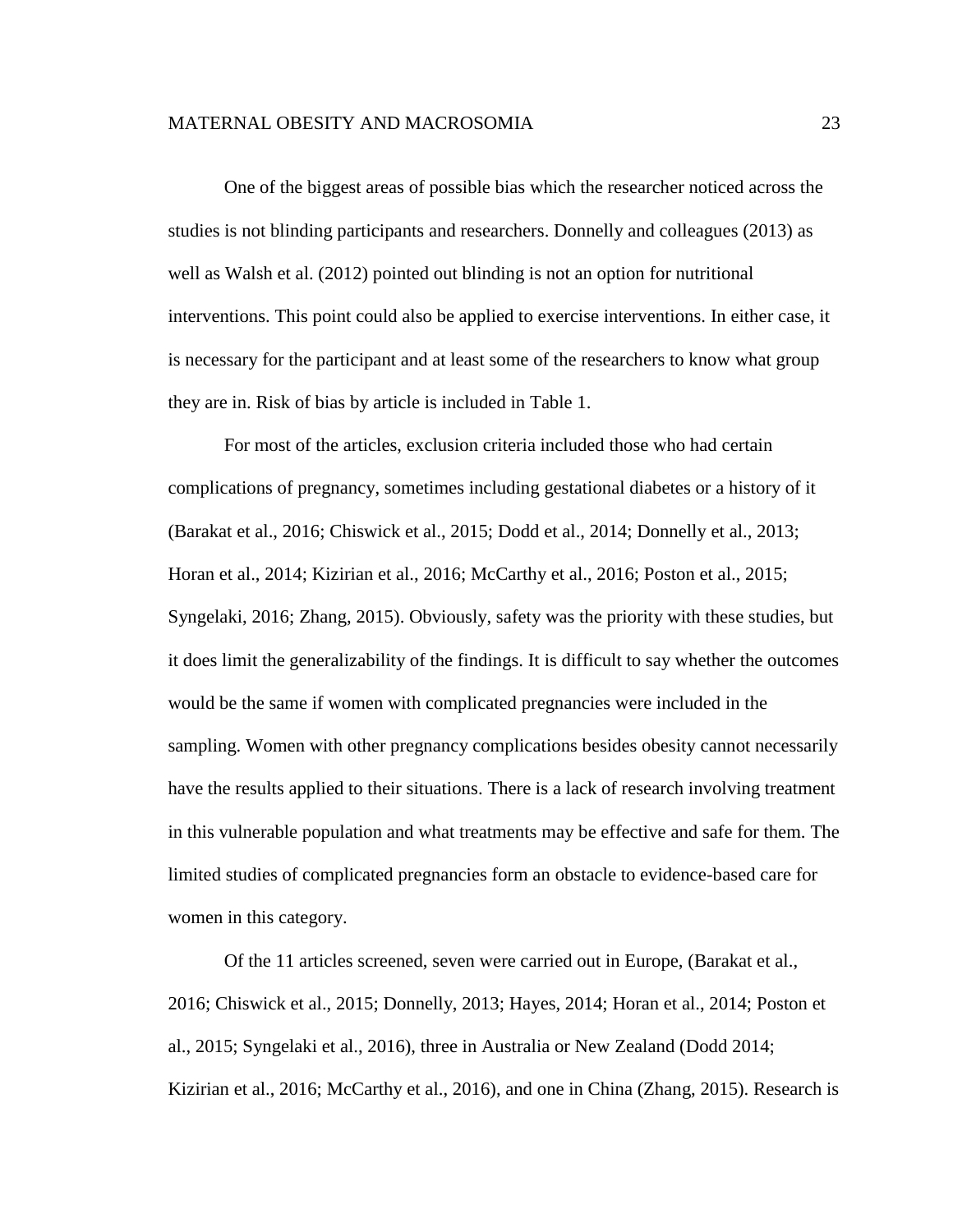lacking for the Americas, Africa, and Asia. It is uncertain whether the results of these studies are generalizable to these other continents, as socioeconomics and ethnicity are important factors in the etiology of obesity (Bray, 2018). Some of the studies required participants to have an ability to speak English (Horan et al., 2014; McCarthy, 2016). Four of the studies assessed an ethnically diverse population (Dodd, 2014; Kizirian et al., 2016; Poston et al., 2015; Syngelaki et al., 2016), but three of the studies recruited primarily Caucasians (Barakat et al., 2016; Chiswick et al., 2015; Horan et al., 2014). Table 1

Summary of Findings

| Trial (By Citation)  | Intervention Type  | Outcome              | <b>Risk of Bias</b> |
|----------------------|--------------------|----------------------|---------------------|
| Chiswick et al. 2015 | Medication         | No impact on         | Average             |
|                      |                    | birthweight          |                     |
| Donnelly et al. 2015 | <b>Nutritional</b> | Decreased infant     | Low                 |
|                      |                    | thigh circumference  |                     |
| Kizirian et al. 2016 | <b>Nutritional</b> | Decreased risk large | High                |
|                      |                    | weight for age       |                     |
| Syngelaki et al.     | <b>Medication</b>  | No effect on         | Average             |
| 2016                 |                    | birthweight          |                     |
| Barakat et al. 2016  | Exercise           | Decreased risk of    | Average             |
|                      |                    | macrosomia           |                     |
| Dodd et al. 2014     | Nutritional and    | Decreased risk of    | Low                 |
|                      | Exercise           | macrosomia           |                     |
| Hayes et al. 2014    | Exercise           | Decreased risk of    | Average             |
|                      |                    | macrosomia           |                     |
| Horan et al. 2014    | Nutritional        | No effect on         | Low                 |
|                      |                    | birthweight          |                     |
| Poston et al. 2015   | Nutritional and    | No effect on LGA     | Low                 |
|                      | Exercise           |                      |                     |
| Zhang 2015           | <b>Nutritional</b> | Decreased risk       | High                |
|                      |                    | macrosomia           |                     |
| McCarthy et al.      | Behavioral and     | Did not lead to      | Average             |
| 2016                 | <b>Nutritional</b> | decreased            |                     |
|                      |                    | gestational weight   |                     |
|                      |                    | gain, negative       |                     |
|                      |                    | outcomes             |                     |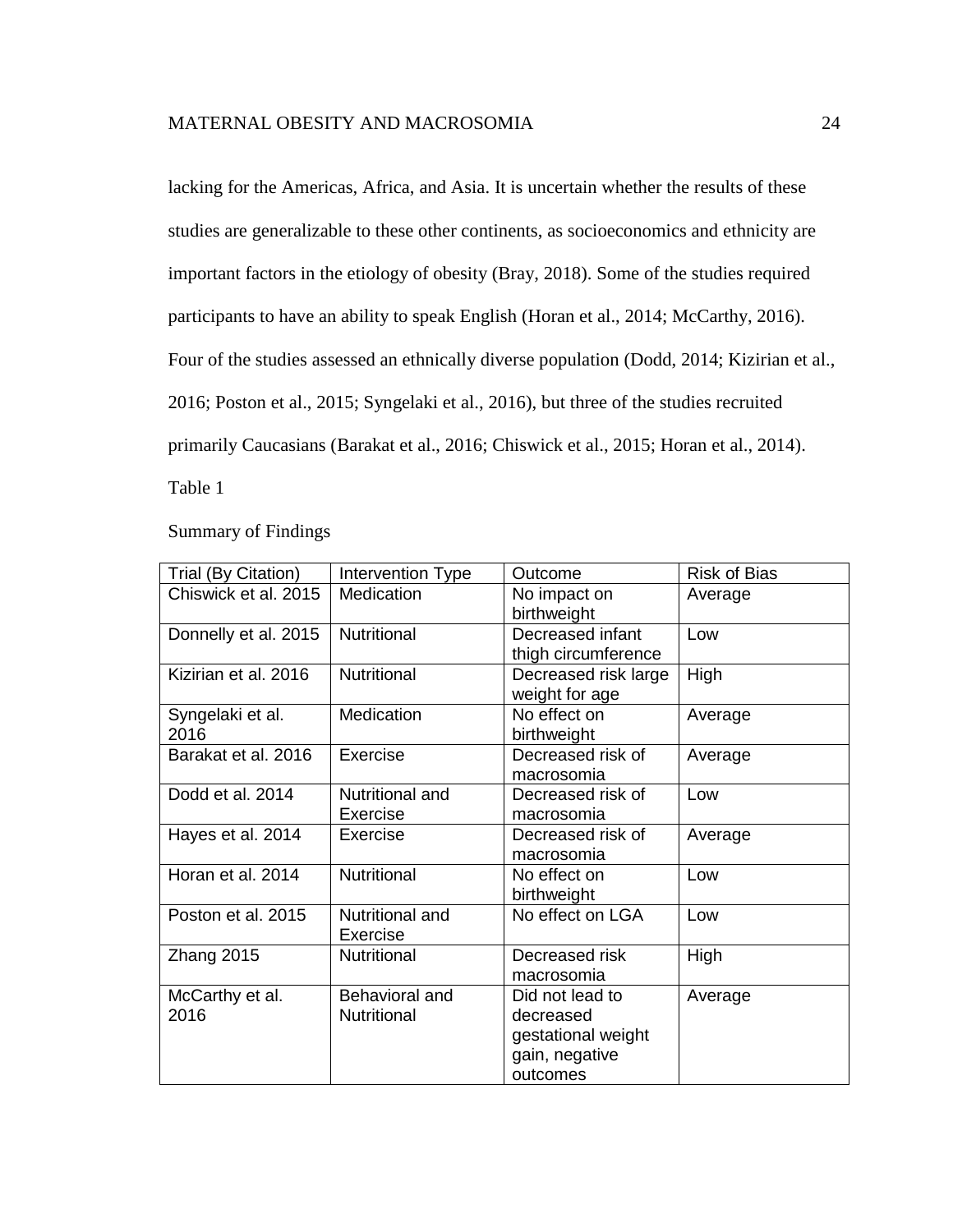Whether the results of these ethnically limited studies are generalizable to other populations is questionable.

Studies such as those reviewed here involving asking women to agree to an intervention must necessarily have informed consent; women cannot be forced to participate in a trial. Hayes et al. (2014) noted evidence for the benefit of exercise to obese pregnant women has not helped to increase their level of activity, so education is not necessarily a sufficient intervention. For some, this lack of response is due to logistical issues or discomfort with activity (Hayes et al., 2014). Poston et al. (2015) pointed out there is difficulty in recruiting obese pregnant women for behaviorally-based interventions, and effectiveness of the interventions may only be generalizable to motivated women. Kizirian et al. (2016) noted women who participated in their trial tended to be well educated and already had some beneficial dietary practices prior to the intervention. It is difficult to know if effectiveness of interventions can be generalized to those who did not make the choice to participate in the studies.

Five of the trials reviewed utilized a behavioral intervention (Barakat et al., 2016; Dodd et al., 2014; Hayes et al., 2014; Poston et al., 2015; McCarthy et al., 2016). Hayes et al. (2014) had women wear a device to objectively measure level of activity. Barakat et al. (2016) designed an in-hospital regular exercise program involving various forms of moderately difficult exercise. Poston et al. (2015) used an eight-week program of in person and over the phone sessions, essentially providing coaching for women about behaviors and how to set goals and increase activity level from what they are normally used to. McCarthy et al. (2016) used serial self-weighing as a behavioral intervention,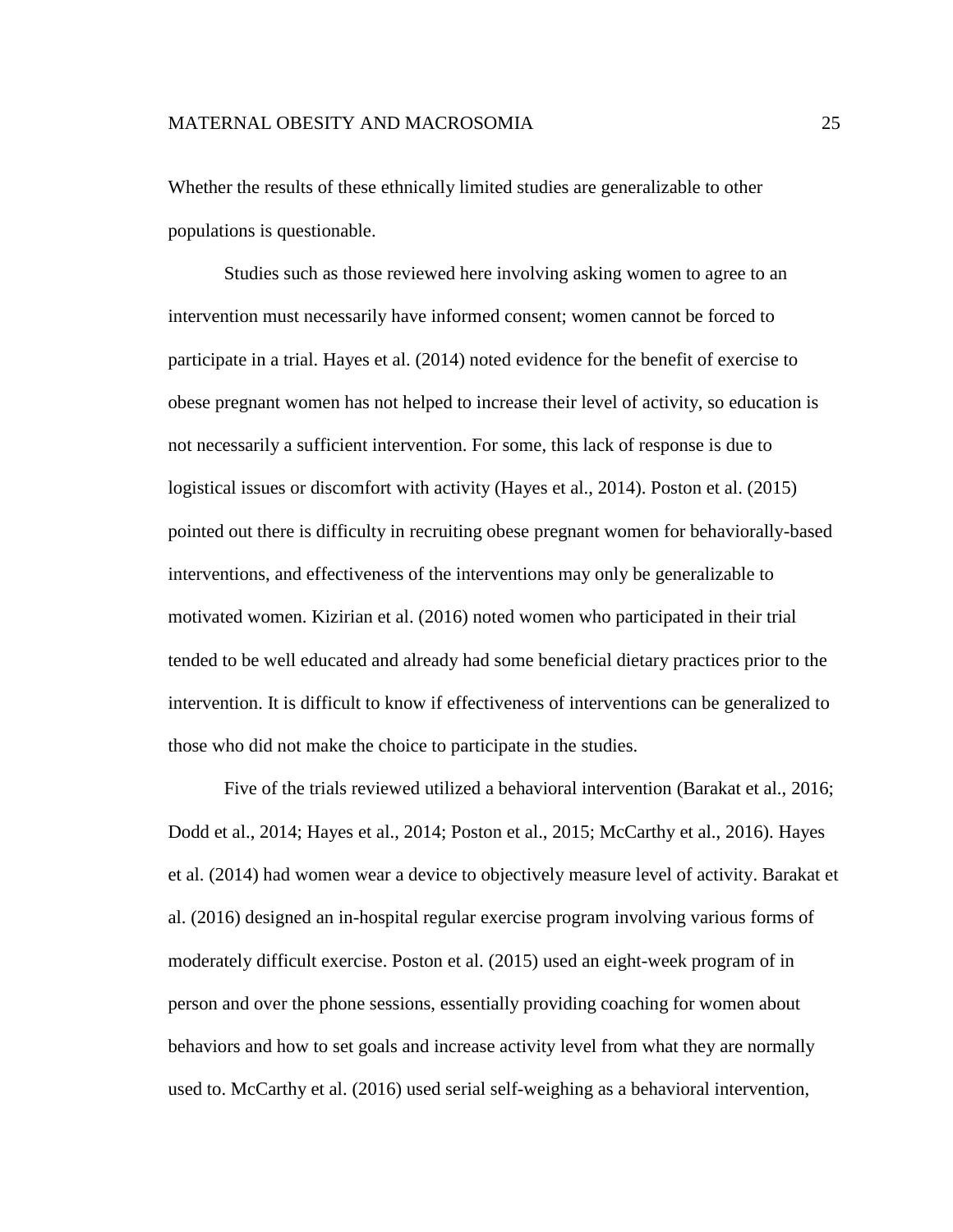focusing on its low cost and low difficulty as an intervention. Dodd et al. (2014) used an intervention which focused on providing accountability and encouraging individualized goal setting to help women increase their activity levels. Hayes et al. (2014) emphasize the importance of behavioral interventions which are acceptable to the women participating in them for best outcomes. The results of these behavioral interventions varied, with three reports of reduced risk of macrosomia (Barakat et al., 2016; Dodd et al., 2014; Hayes et al., 2014) and two reports of insignificant outcomes (McCarthy et al., 2016; Poston et al., 2015). Research is still lacking in trials comparing different styles of behavioral intervention, to see which is most effective at producing change in women's lifestyles.

Eight of the trials consisted of a dietary intervention (Dodd et al., 2014; Donnelly et al., 2015; Horan et al., 2014; Kizirian et al., 2016; McCarthy et al., 2016; Poston et al., 2015; Zhang, 2015). Donnelly et al. (2013) and Kizirian et al. (2016) advised a lowglycemic index diet, while Poston et al. (2015) advised a medium-to-high-glycemic index diet. Zhang (2015) focused on general good nutrition habits, with more specific advice for those with gestational diabetes. Dodd et al. (2014) gave individualized dietary advice and addressed things like sugar and fat content of diet. As with the behavioral interventions, the results of these trials varied, with four reports of decreased risk of macrosomia or a related outcome (Dodd et al., 2014; Donnelly et al., 2015; Kizirian et al., 2016; Zhang, 2015) and three reports of no significant effect on macrosomia or an alternately chosen, similar outcome (Horan et al., 2014; McCarthy et al., 2016; Poston et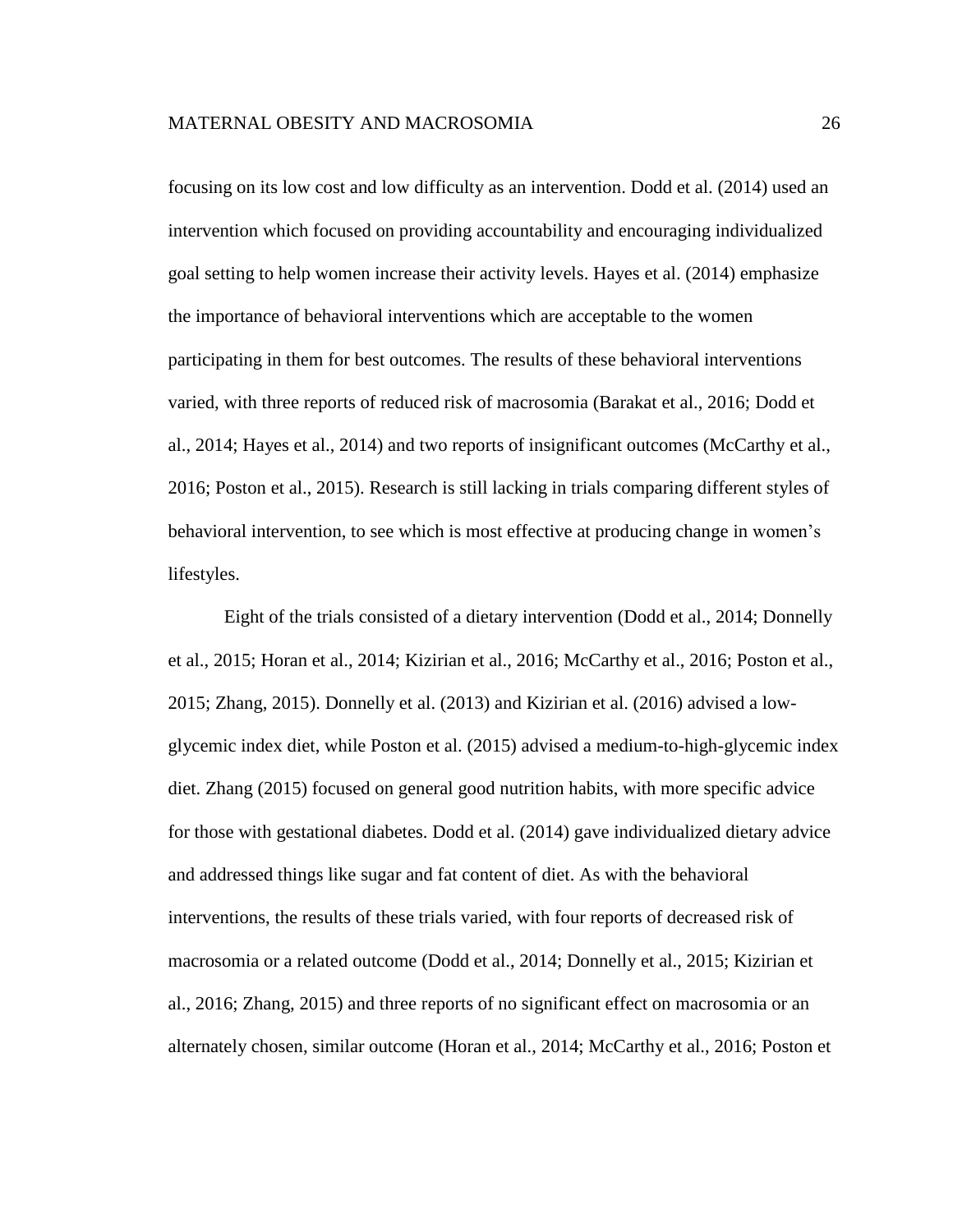al., 2015). Randomized controlled trials are lacking about specific foods which may be beneficial or add risk to the pregnant woman and her baby.

Chiswick et al. (2015) and Syngelaki et al. (2016) studied metformin administration as an intervention. Syngelaki et al. used a maximum dose higher than the dose Chiswick et al. administered (2500 and 3000 mg, respectively). Syngelaki et al. also implemented dietary and exercise counseling, to both the intervention and the control groups. Both trials excluded women with complicated pregnancies or comorbidities (Chiswick et al.; Syngelaki et al.). Neither Chiswick et al. or Syngelaki et al. found metformin to be useful in reducing the risk of macrosomia. Research is lacking concerning whether metformin may be useful in women with high risk pregnancies. Randomized controlled trials of other drugs which may be effective in reducing risk of macrosomia are lacking.

Of the 11 studies included, four had outcomes of a decreased risk of macrosomia in the intervention. The interventions included behavioral counseling, exercise, and nutritional guidance (Barakat et al., 2016; Dodd et al., 2014; Hayes, 2014; Zhang, 2015). Poston et al. (2015) performed a well-designed study with large sample sizes and found no significant effect of a behavioral and nutritional program in reducing the risk of macrosomia. They postulated past reviews which found an association between behavioral changes and reduced risk of macrosomia were based on small or limited studies and therefore biased. Bias may indeed be an issue but is questionable. The sample sizes of the articles should be considered when assessing bias. Hayes et al. (2014) had a small sample size of only 183, while Barakat et al. (2016) had a sample size of 765.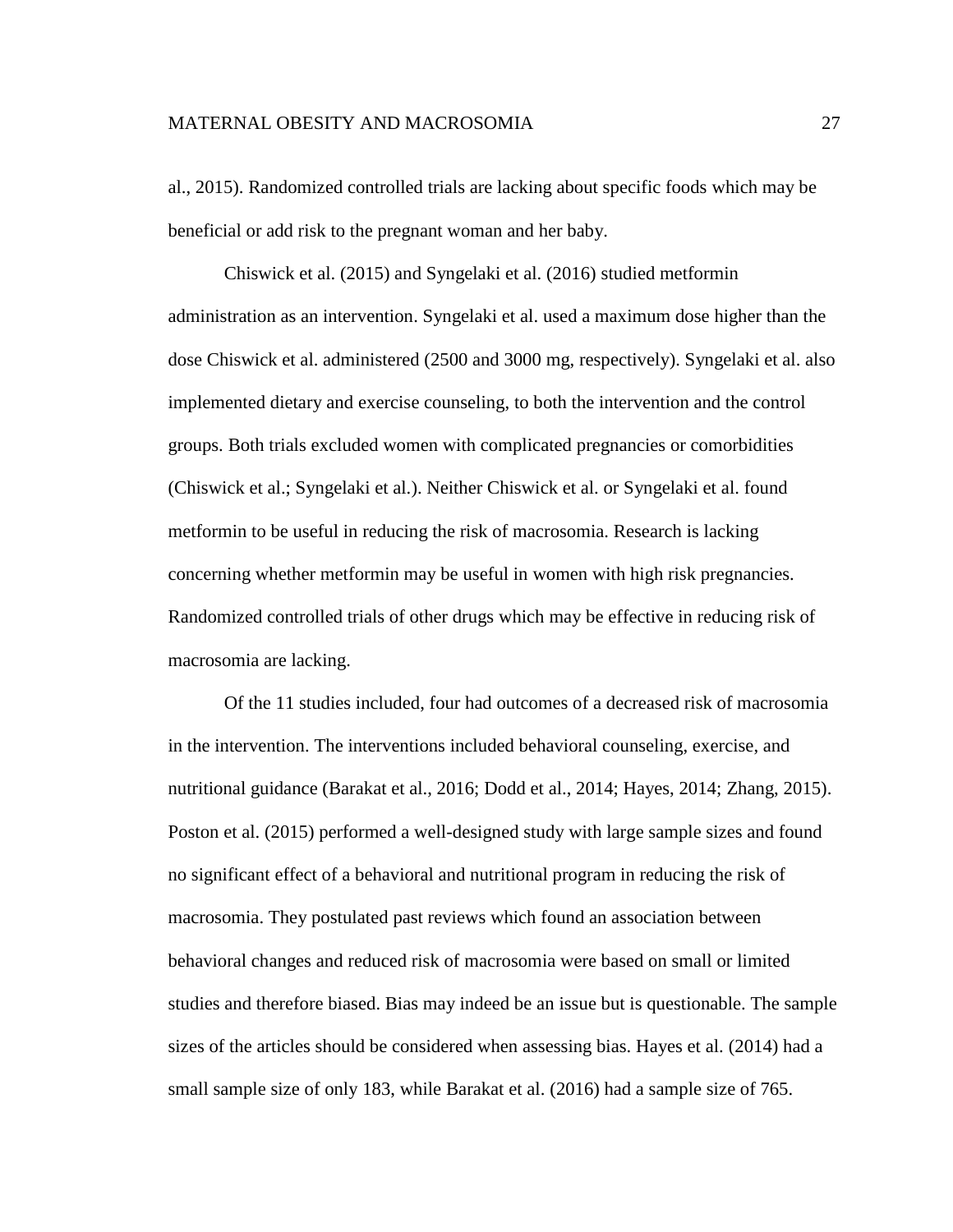Zhang (2015) had a relatively small sample size of 256 and a high risk of methodological bias. Dodd et al. (2014) had a large sample size of 2152 mothers and 2142 infants, which is actually more than the sample size of Poston et al. (2015), who had a sample size of 1555. It is unclear what caused the difference in outcome between the two large trials, but the sample size and design of both seem credible and the findings valid (Dodd et al., 2014; Poston et al., 2015).

 The outcomes of studies which did not find a decreased risk of macrosomia varied. The two trials which used metformin as an intervention showed no effect on macrosomia, but they did find some other possible benefits, such as a decreased risk of inflammatory biomarkers and preeclampsia and lower gestational weight gain in the mother (Chiswick, 2015; Syngelaki, 2016). Donnelly et al. (2013) found their dietary intervention to be associated with a smaller thigh circumference in the infant, but they did not find this association with other measures of infant anthropometry such as abdominal circumference or skin-folds. Kizirian et al. (2016) found a relationship between a low glycemic index diet and lower infant bodyweight, but the significance of this relationship was lost when outlying infants were included in the analysis and when adjustments were made for maternal characteristics such as BMI. Even with the adjustments and inclusion of the outliers, Kizirian et al. (2016) still found an association between the intervention and lower weight for age of the baby. Horan et al. (2014) found an association between the intervention group and lower levels of central adiposity among the neonates. McCarthy et al. (2016) did not find their intervention to effectively reduce poor maternal outcomes or gestational weight gain, but they did find self-weighing had no association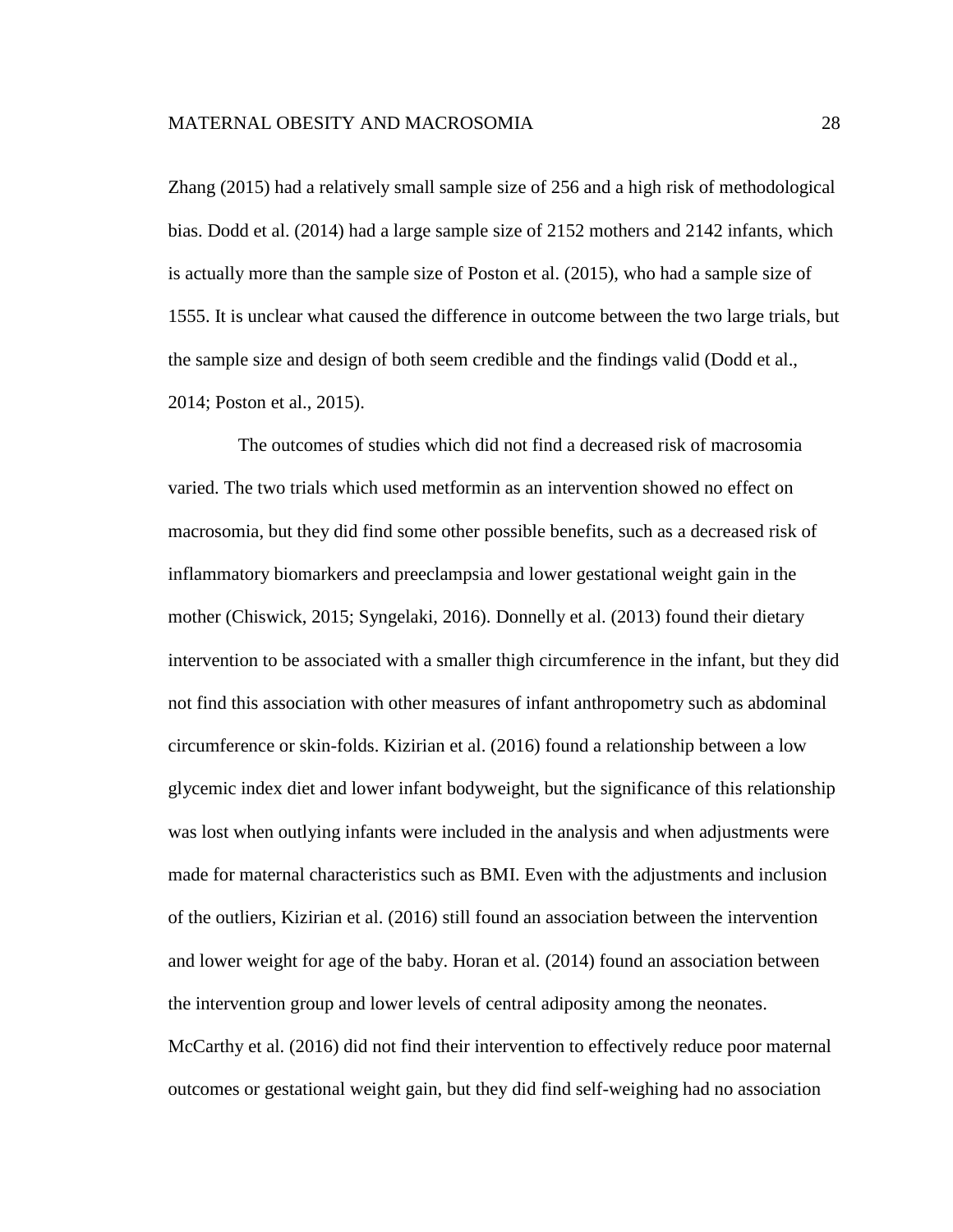with poor quality of life in those studied. Each study offered valuable information to be used for further research.

## **Discussion**

The results of this literature review were inconclusive to define a specific, reliable intervention for preventing macrosomia in women who are currently pregnant and obese. There is evidence exercise, nutrition, and lifestyle coaching may reduce the risk of infant macrosomia, large for gestational age, or increased thigh circumference (Barakat et al., 2016; Dodd et al., 2014; Donnelly et al., 2015; Hayes et al., 2014; Kizirian et al., 2016), but other studies, including a well-constructed study with a strong intervention and low risk of bias, found no effect on large-for-gestational age of the fetus and macrosomia (Horan et al., 2014; Poston et al., 2015). In addition, a low cost, simple intervention was not found to be helpful in improving maternal outcomes (McCarthy et al., 2016). None of the results of these studies can simply be ignored. More research with strong methodologies, large sample sizes, and varied populations is needed to identify effective, reliable interventions for these women and their offspring.

This review has many limitations. One researcher screened and reviewed articles. The researcher had to make certain simplifications in order to keep the review manageable, given the time and resources available. These simplifications included things such as only using one set of search terms, limiting to randomized controlled trials, and focusing only on main outcomes of each article which related to the research question. If an article's relevance to the review was questionable, and it was not readily available, the tendency was to screen it out. Specifically, one article which otherwise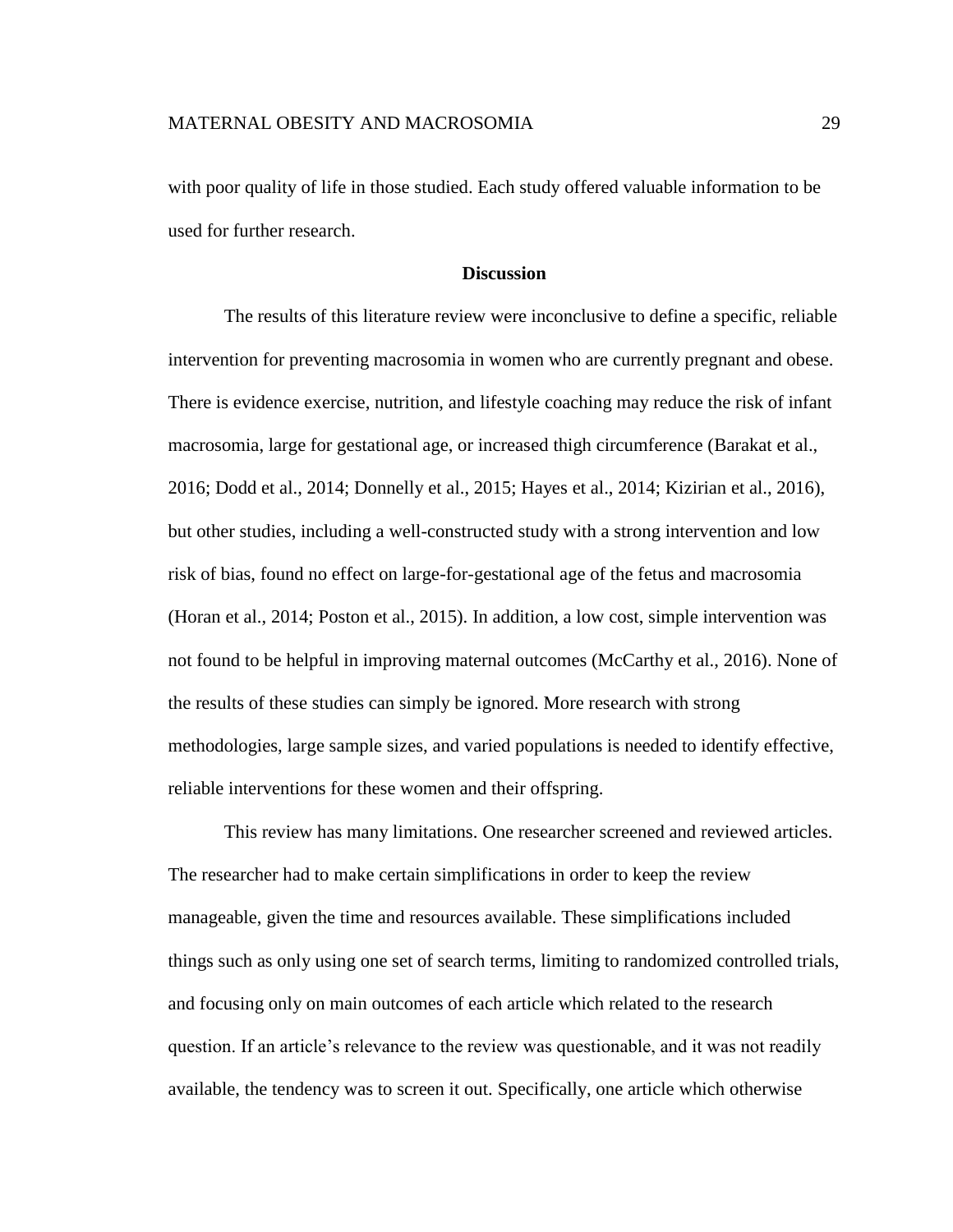seemed to meet the criteria to be included, she left out due to inaccessibility (Bohiltea et al., 2017). She included articles which did not directly answer the research question. She accomplished data extraction from the selected articles and synthesis of the data primarily in a non-systematic, qualitative manner. Bias assessment was subjective and the opinion of only one researcher. The researcher was a senior level, Bachelor's of Science in Nursing student and had only limited knowledge in the field of the research question.

The importance of research on the topic of maternal obesity and its relationship to macrosomia as well other negative health outcomes cannot be overstated. In Committee Opinion No. 549, the American College of Obstetricians and Gynecologists (2013), in the abstract, stated, "In the United States, more than one third of women are obese, more than one half of pregnant women are overweight or obese, and 8% of reproductive-aged women are extremely obese, putting them at a greater risk of pregnancy complications" (p. 213). Obesity is an issue that affects the sisters, daughters, mothers, and friends, of a huge percent of America's population. The ethical principles of beneficence and nonmaleficence dictate doing what is possible to give these women options for intervention.

To effectively prevent macrosomia in obese mothers, interdisciplinary collaboration is essential to ensure all aspects of the issue are addressed. This principle can be seen in that a search of this topic populated articles from many different journals and medical specialties, from obesity to endocrinology to obstetrics. Bogaerts, Van den Bergh, Witters, and Devlieger (2013) found maternal anxiety experienced early on in pregnancies of obese women may be linked to postpartum weight retention. If the woman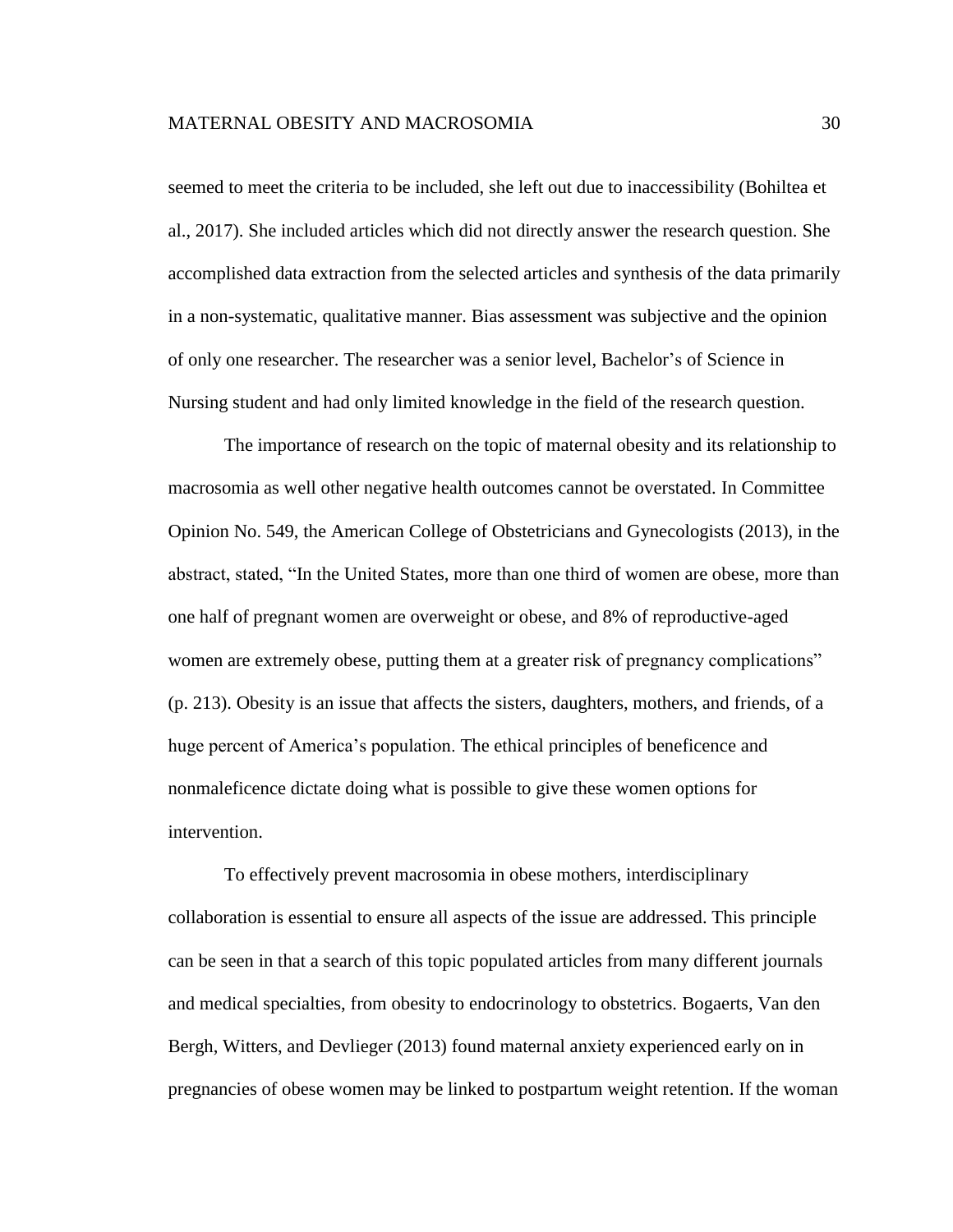is anxious due to the obstetric risk factors she has due to her obesity, she may find herself locked in an unfortunate cycle, anxious in relation to obesity and obese in relation to anxiety. Pregnant women may have various reasons for not seeking medical help with weight management, such as logistics, work responsibilities, feeling less up to being out and about during pregnancy, or simply insufficient motivation (Olander & Atkinson, 2013). There are numerous factors to consider when seeking to effectively address this important issue.

In treating women with obesity, practitioners need to consider the psychological, psychosocial, and physical aspects of the woman's condition. Does she desire to lose weight? If so, what circumstances are preventing her from accomplishing this goal? Does she need more education regarding her risk or more motivation to do something about the knowledge she already has? Would she benefit from a social worker consultation, to help address life circumstances that may be involved? The fact that research regarding interventions for maternal obesity in the pregnant mother is sparse reinforces the importance of preventative care. Still, even the limited research available may be useful to provide encouragement and motivation for a pregnant mother with obesity, and some, such as the very noninvasive intervention in the McCarthy et al. (2016) study could likely be trialed safely under a doctor's supervision. It is the responsibility of both the patient and the practitioner to become informed and address this issue.

For the Christian practitioner, this issue is of special significance. Psalms 139:2-3 states: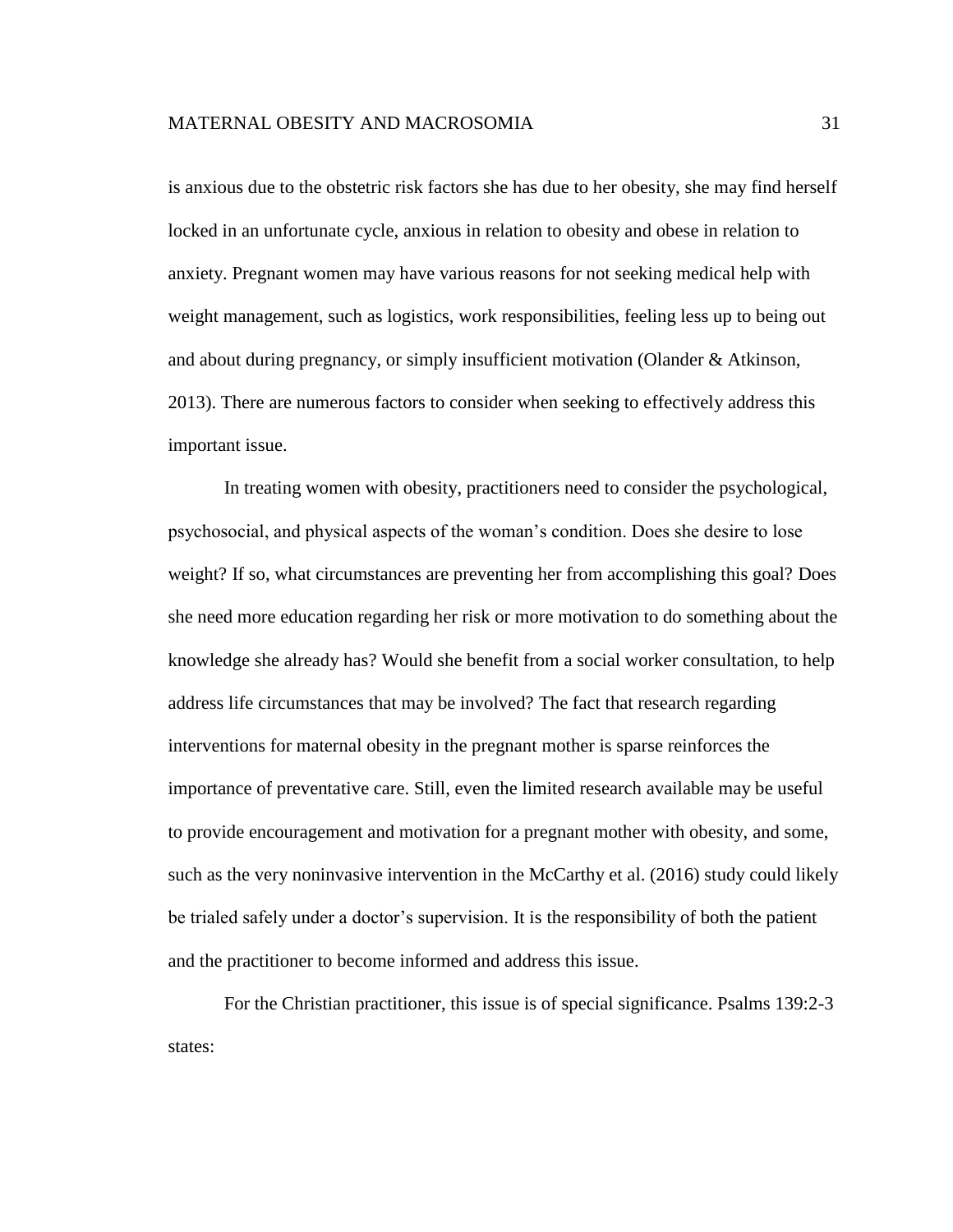For you formed my inward parts; you knitted me together in my mother's womb. I praise you, for I am fearfully and wonderfully made. … Your eyes saw my unformed substance; in your book were written, every one of them, the days that were formed for me, when as yet there was none of them. (English Standard Version)

 God knows and cares deeply about the life of both the mother with obesity and the life of her unborn child. Christian practitioners have a responsibility to follow God's example by caring for and valuing these mothers and their babies. By offering interventions to these women to reduce their pregnancy risks, they can offer hope. This hope is especially important in a population of women at risk of depression and public stigma related to their weight (Perreault, 2018). By researching effective treatments and applying these in practice, these practitioners can show they value both mother and child in the way God intended.

## **Acknowledgements**

Faculty at Liberty University, serving as committee members, provided valuable input and direction. The outline for this article is based on the Prisma checklist (Moher et al., 2009). EndNote Web software was used to organize and screen articles.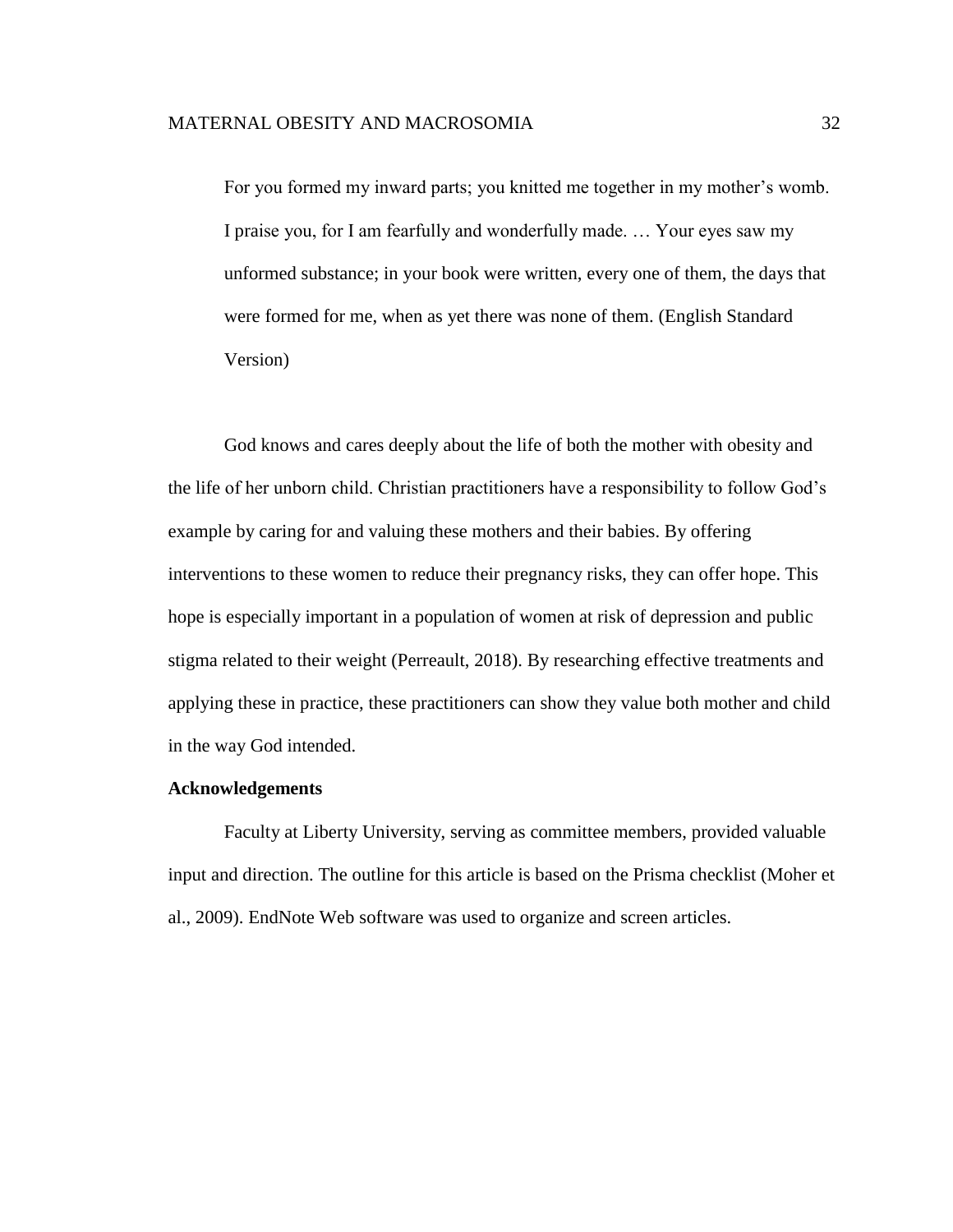## References

Abramowicz, J. S., & Ahn, J. T. (2018, January 16). *Fetal macrosomia*. Retrieved from https://www.uptodate.com/contents/fetal-

macrosomia?search=maternal%20obesity%20and%20macrosomia&source=searc h\_result&selectedTitle=3~150&usage\_type=default&display\_rank=3

- Ainscough, K. M., Lindsay, K. L., Gibney, E. R., & McAuliffe, F. M. (2016). A review of the integration of behaviour change methodologies in randomised controlled trial lifestyle interventions among overweight and obese women during pregnancy. *Obesity facts, 9*, 207. doi: [10.1159/000446744](http://dx.doi.org/10.1159/000446744)
- Barakat, R., Pelaez, M., Cordero, Y., Perales, M., Lopez, C., Coteron, J., & Mottola, M. F. (2016). Exercise during pregnancy protects against hypertension and macrosomia: Randomized clinical trial. *American Journal of Obstetrics and Gynecology, 214*(5), 649.e1-649.e8. [doi: 10.1016/j.ajog.2015.11.039](https://doi.org/10.1016/j.ajog.2015.11.039)
- Bogaerts, A., Van den Bergh, B. R. H., Witters, I., & Devlieger, R. (2013). Anxiety during early pregnancy predicts postpartum weight retention in obese mothers. *Obesity A Research Journal, 21*(9), 1942-1949. doi: 10.1002/oby.20352
- Bohiltea, R. A., Bodean, O., & Cîrstoiu, M. M. (2017). Modifiable risk factors for gestational diabetes mellitus: XIII World Congress of Perinatal Medicine Belgrade, Serbia. October 26-29, 2017. *Journal of Perinatal Medicine, 45*, 205. doi: 10.1515/jpm-2017-3002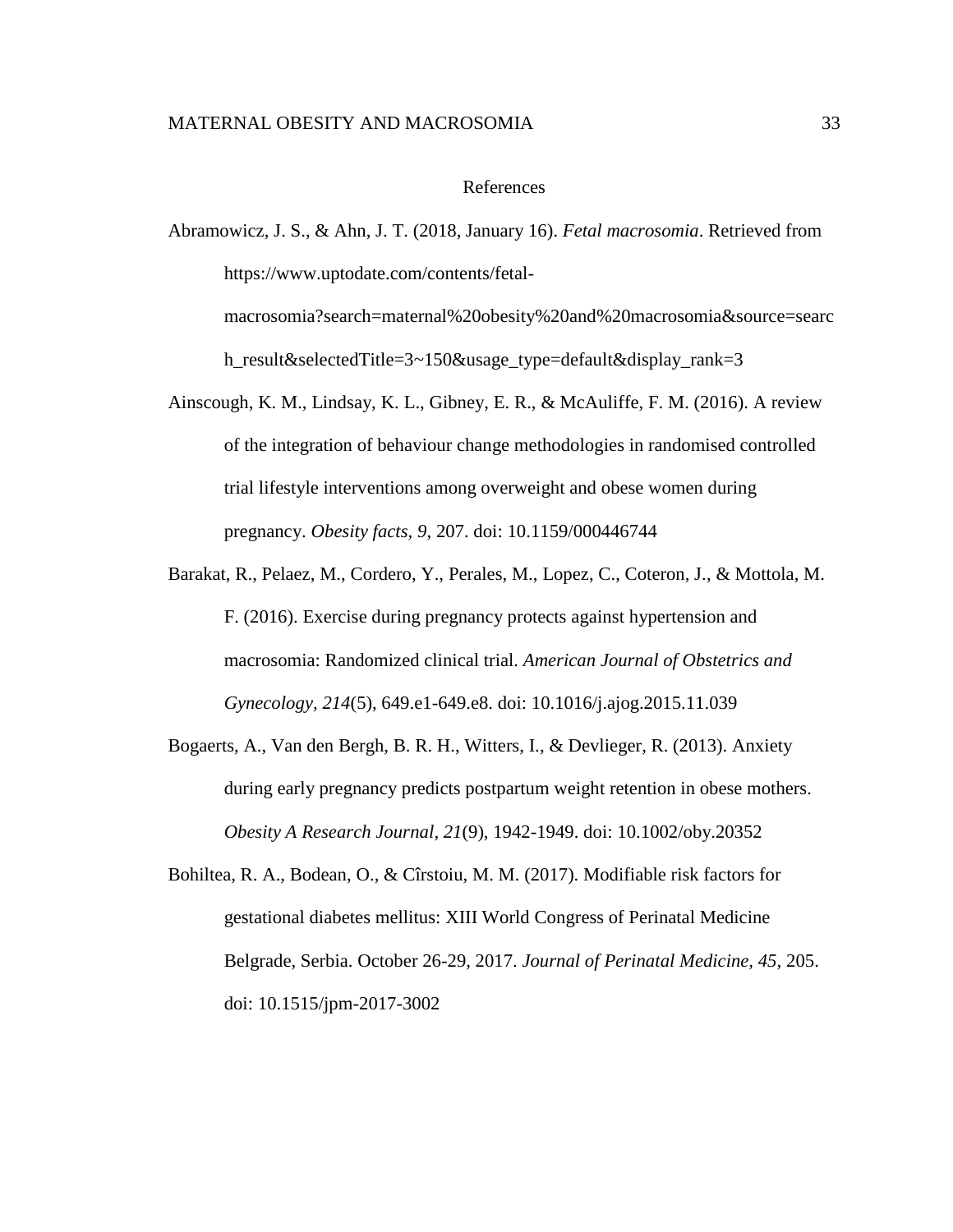- Buschur, E., & Kim, C. (2012). Guidelines and interventions for obesity during pregnancy. *International Federation of Gynecology and Obstetrics, 119*(1), 6-10. Retrieved from<https://www.ncbi.nlm.nih.gov/pmc/articles/PMC4151459/>
- Bray, G. A. (2018, February). *Obesity in adults: Etiology and natural history*. Retrieved from https://www.uptodate.com/contents/obesity-in-adults-etiology-and-naturalhistory?search=risk%20factors%20obesity&source=search\_result&selectedTitle= 1~150&usage\_type=default&display\_rank=1

Catalano, P., & deMouzon, S. H. (2015). Maternal obesity and metabolic risk to the offspring: Why lifestyle interventions may have not achieved the desired outcomes. *International Journal of Obesity, 39*(4), 642-649. doi: 10.1038/ijo.2015.15

Chiswick, C., Reynolds, R. M., Denison, F., Drake, A. J., Forbes, S. … Norman, J. E. (2015). Effect of metformin on maternal and fetal outcomes in obese pregnant women (EMPOWaR): A randomised, double-blind, placebo-controlled trial. *The Lancet. Diabetes and Endocrinology, 3*(10), 776-778. doi: 10.1016/S2213- 8587(15)00219-3

Dodd, J. M., Turnbull, D., Deussen, A. R., Grivell, R. M., Yelland, L. N., Owens, J. A., & Robinson, J.S. (2014). Antenatal lifestyle advice for women who are overweight or obese: LIMIT randomized trial. *British Medical Journal, 348*, g1285. [doi: 10.1136/bmj.g1285](https://doi.org/10.1136/bmj.g1285)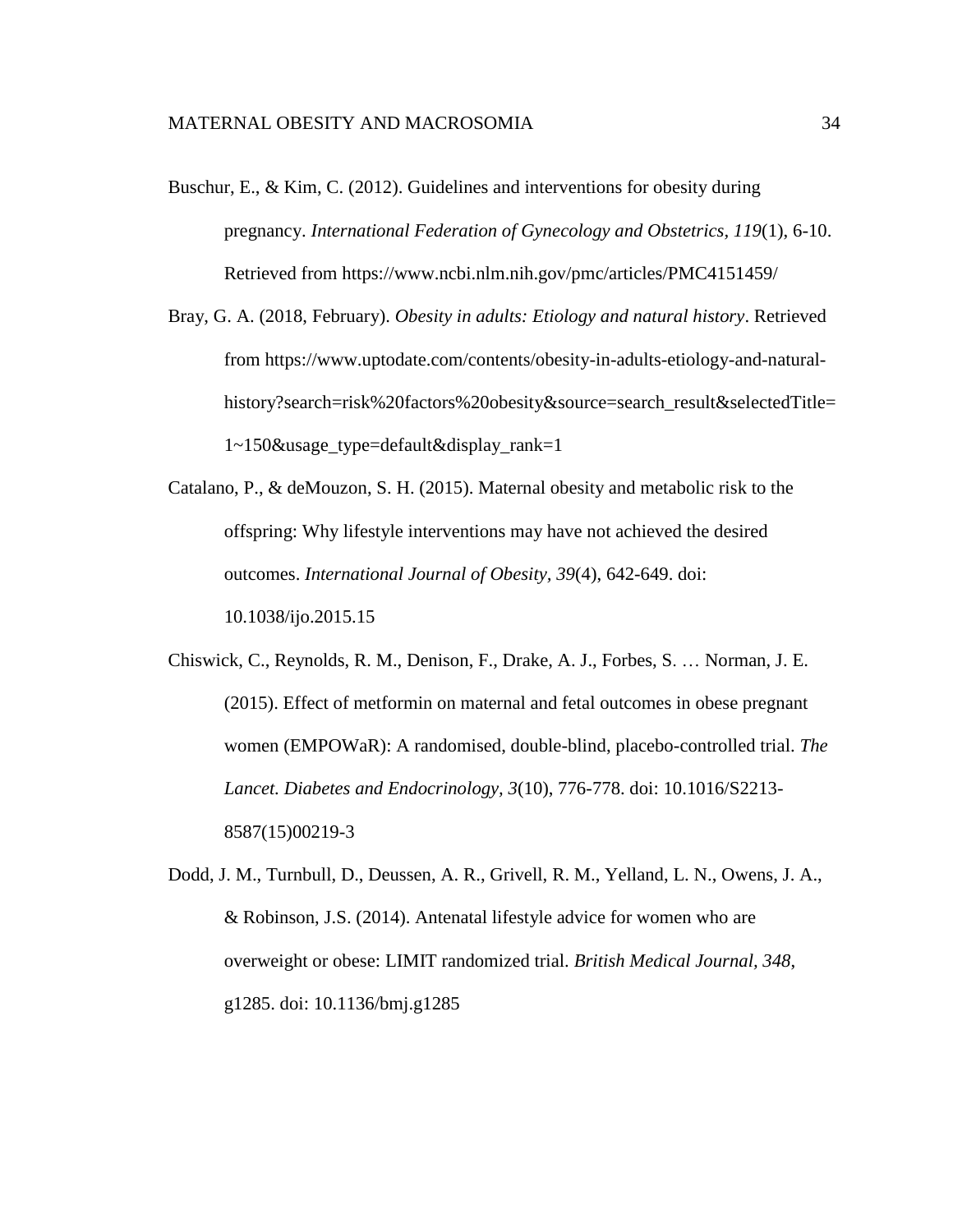- Donnelly, J. M., Walsh, J. M., Byrne, J., Molloy, E. J., & McAuliffe, F. M. (2015). Impact of maternal diet on neonatal anthropometry: A randomized controlled trial. *Pediatric Obesity, 10*(1), 52-56. doi: 10.1111/j.2047-6310.2013.00216.x
- Gaudet, L., Ferraro, Z. M., Wen, S. W., & Walker, M. (2014). Maternal obesity and occurrence of fetal macrosomia: A systematic review and meta-analysis. *BioMed Research International, 2014*, 22. doi: 2014/640291
- Hayes, L., Bell, R., Robson, S., & Poston, L. (2014). Association between physical activity in obese pregnant women and pregnancy outcomes: The UPBEAT pilot study. *Annals of Nutrition and Metabolism, 64*(3-4), 239-246. doi: 10.1159/000365027
- Horan, M. K., McGowan, C. A., Gibney, E. R., Donnelly, J. M., & McAuliffe, F. M. (2014). Maternal low glycaemic index diet, fat intake and postprandial glucose influences neonatal adiposity: Secondary analysis from the ROLO study. *Nutrition Journal, 13*(78), 1-12. doi: 10.1186/1475-2891-13-78
- Johansson, K., Cnattingius, S., Näslund, I., Roos, N., Trolle Lagerros, Y., Granath, F. … Neovius, M. (2015). Outcomes of pregnancy after bariatric surgery. *The New England Journal of Medicine, 372*(9), 814-824. doi: 10.1056/NEJMoa1405789
- Kizirian, N. Y., Kong, Y., Muirhead, R., Brodie, S., Garnett, S. P., Petocz, P. … Skilton, M. R. (2016). Effects of a low-glycemic index diet during pregnancy on offspring growth, body composition, and vascular health: A pilot randomized controlled trial. *American Journal of Clinical Nutrition, 103*(4), 1073-1082. doi: 10.3945/ajcn.115.123695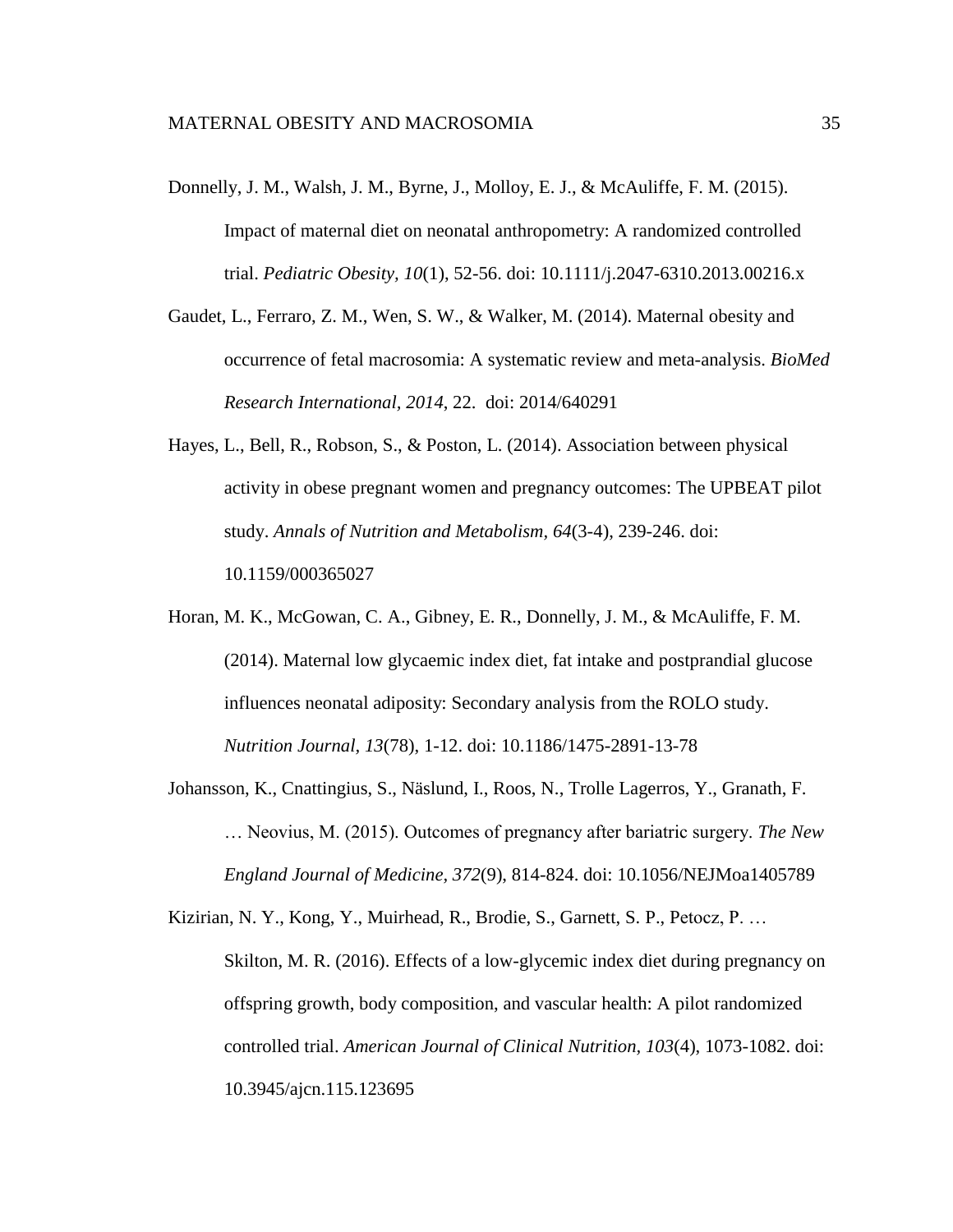- Koyanagi, A., Zhang, J., Dagvadorj, A., Hirayama, F., Shibuya, K., Souza, J. P., & Gülmezoglu, A.M. (2013). Macrosomia in 23 developing countries: An analysis of a multi-country, facility-based, cross-sectional survey. *The Lancet; London, 381* (9865), 476-483. doi: 10.1016/S0140-6736(12)61605-5
- Lee, V. R., Darney, B. G., Snowden, J. M., Main, E. K., Gilbert, W., Chung, J., & Caughey, A. B. (2016). Term elective induction of labour and perinatal outcomes in obese women: Retrospective cohort study. *BJOG: An International Journal of Obstetrics and Gynaecology, 123*(2), 271-278. doi: 10.1111/1471-0528.13807
- Lutsiv, Q., Mah, J., Beyene, J., & McDonald, S. D. (2015). The effects of morbid obesity on maternal and neonatal health outcomes: A systematic review and metaanalyses. *Obesity Reviews, 16*(7), 531-546. doi: 10.1111/obr.12283
- McCarthy, E. A., Walker, S. P., Ugoni, A., Lappas, M., Leong, O., & Shub, A. (2016). Self-weighing and simple dietary advice for overweight and obese pregnant women to reduce obstetric complications without impact on quality of life: A randomised controlled trial. *British Journal of Obstetrics and Gynaecology, 123*(6), 965-973. doi: 10.1111/1471-0528.13919
- Moher, D., Liberati, A., Tezlaff, J. (The PRISMA Group). (2009). *PRISMA 2009 Flow Diagram* [Digital Image], Retrieved March 6, 2018, from: http://prismastatement.org/documents/PRISMA%202009%20flow%20diagram.pdf
- Muktabhant, B., Lawrie, T.A., Lumbiganon, P., & Laopaiboon, M. (2015). Diet or exercise or both for preventing excessive weight gain in pregnancy. *Cochrane Pregnancy and Childbirth Group*, 1-260. doi: 10.1002/14651858.CD007145.pub3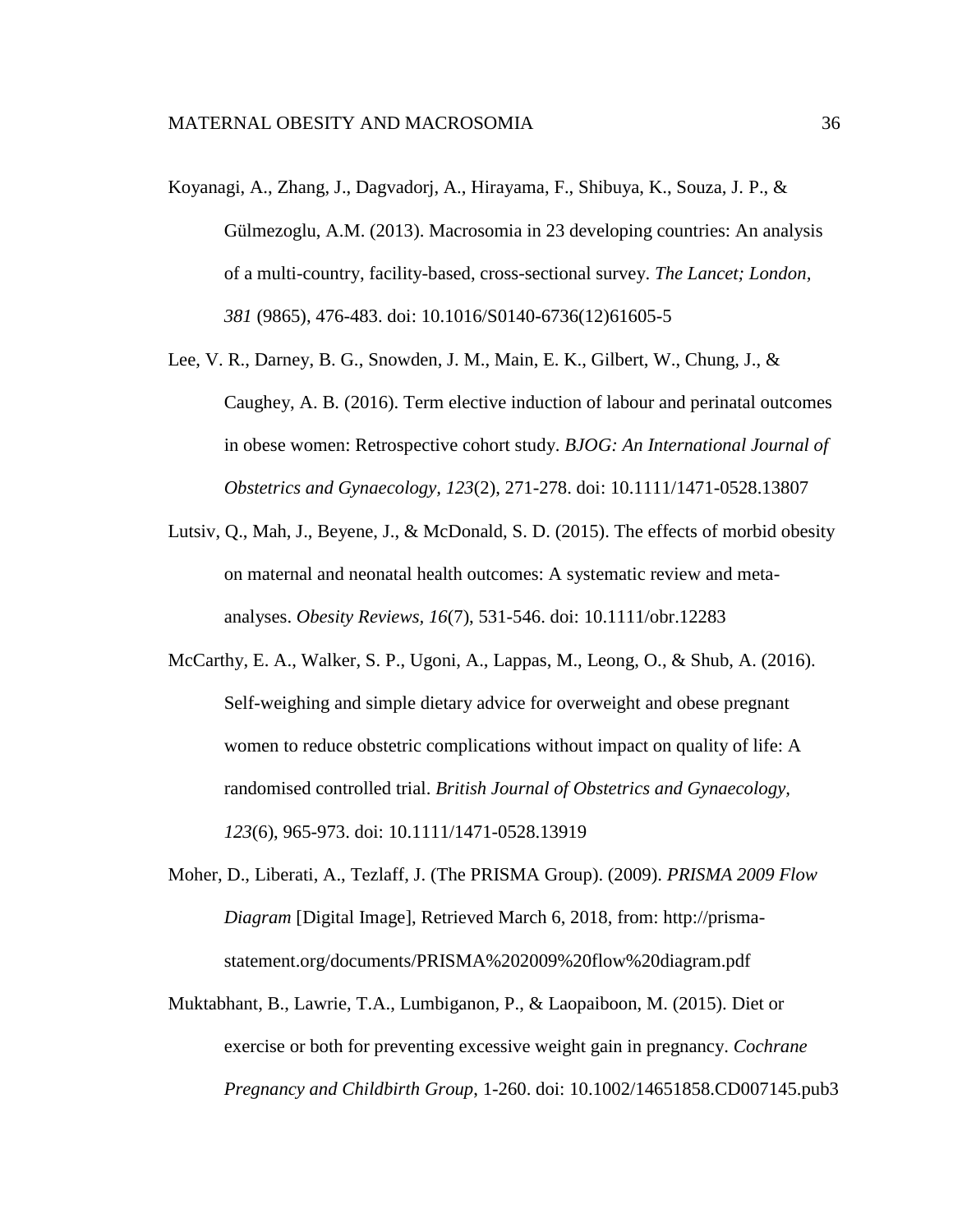- Nagle, C., Skouteris, H., Morris, H., Nankervis, A., Rasmussen, B., Mayall, P., & Kennedy, R.L. (2013). Primary prevention of gestational diabetes for women who are overweight and obese: A randomized controlled trial. *BMC Pregnancy and Childbirth, 13*(65), 1-6.. doi: 10.1186/1471-2393-13-65
- Olander, E. K., & Atkinson, L. (2013). Obese women's reasons for not attending a weight management service during pregnancy. *Acta Obstetricia et Gynecologica Scandinavica, 92*(10), 1227-1230. doi: 10.1111/aogs.12195
- Opie, R. S., Neff, M., & Tierney, C. A. (2016). A behavioural nutrition intervention for obese pregnant women: Effects on diet quality, weight gain and the incidence of gestational diabetes. *Australian and New Zealand Journal of Obstetrics and Gynaecology, 56*(4), 364-373. doi: 10.1111/ajo.12474
- Perreault, L. (2018, January). *Overweight and obesity in adults: Health consequences*. Retrieved from https://www.uptodate.com/contents/overweight-and-obesity-inadults-health-

consequences?search=obesity%20effects&source=search\_result&selectedTitle=1  $\sim$ 150&usage type=default&display rank=1#H1216090670

Poston, L., Bell, R., Croker, H., Flynn, A. C., Godfrey, K. M., Goff, L. … Briley, A. L. (2015). Effect of a behavioural intervention in obese pregnant women (the UPBEAT study): A multicentre, randomized controlled trial. *The Lancet. Diabetes and Endocrinology, 3*(10), 767-777. doi: 10.1016/S2213- 8587(15)00227-2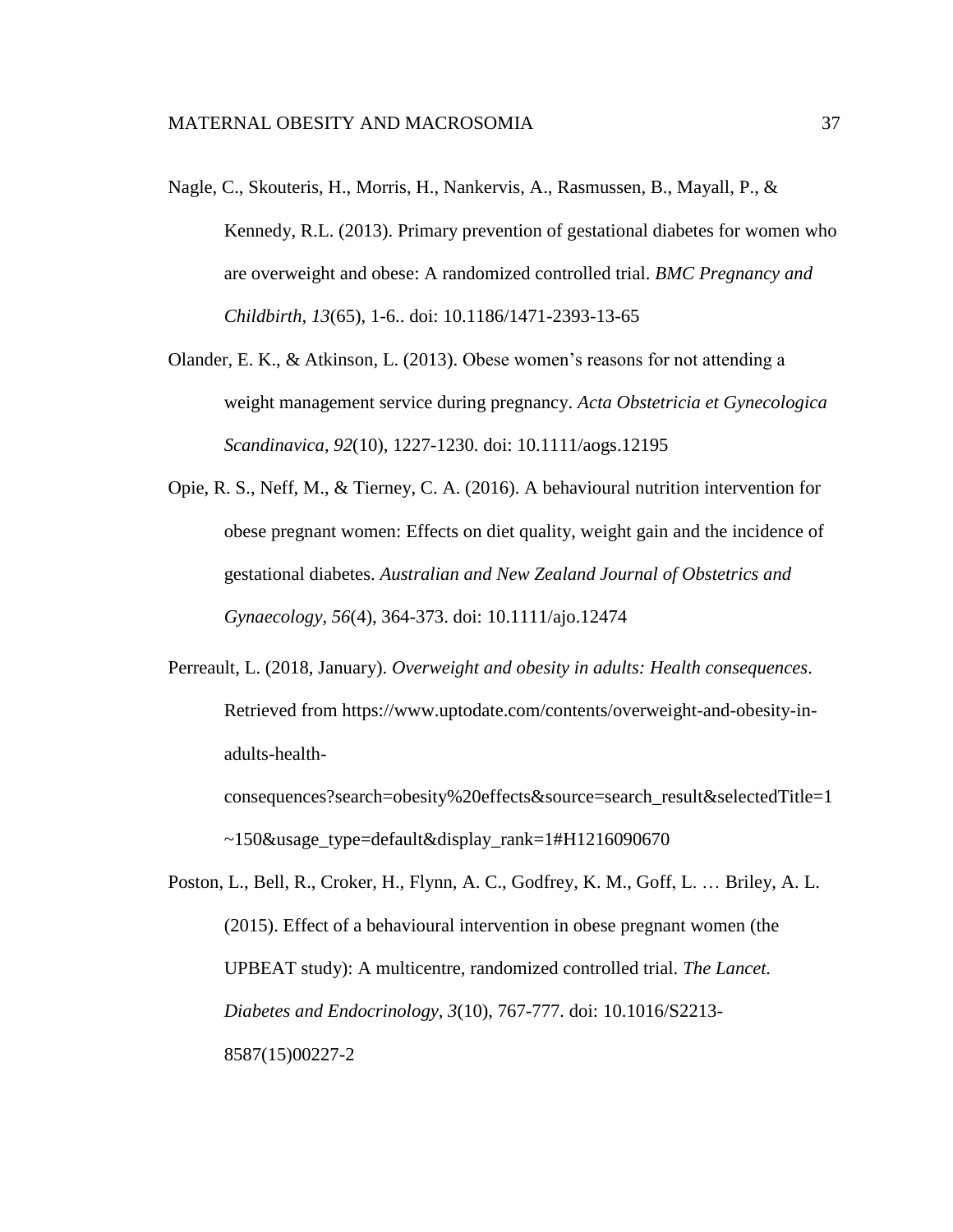- Poston, L., Briley, A., Barr, S., Bell, R., Croker, H., Coxon, K. … Sandall, J. (2013). Developing a complex intervention for diet and activity behaviour change in obese pregnant women (the UPBEAT trial): Assessment of behavioural change and process evaluation in a pilot randomised controlled trial. *BMC Pregnancy and Childbirth, 13*(148), 1-16. doi: 10.1186/1471-2393-13-148
- Poston, L., & Patel, N. (2014). Dietary recommendations for obese pregnant women: current questions and controversies. *Acta Obstetricia Et Gynecologica Scandinavica, 93*(11), 1081-1084. doi: 10.1111/aogs.12507
- Quevedo, S. F., Bovbjerg, M. L., & Kington, R. L. (2017). Translation of fetal abdominal circumference-guided therapy of gestational diabetes complicated by maternal obesity to a clinical outpatient setting. *Journal of Maternal-Fetal and Neonatal Medicine, 30*(12), 1450-1455. doi: 10.1080/14767058.2016.1219987
- Robertson, N., & Ladlow, B. (2017). Effect of individual dietetic intervention on gestational weight gain and associated complications in obese pregnant women. *The Australian and New Zealand Journal of Obstetrics and Gynaecology 2017*, 1- 4*.* doi: 10.1111/ajo.12711
- Ryu, A., Kim, T-H., Park, Y-J., & Enkhbold, T. (2017). Re: self-weighing and simple dietary advice for overweight and obese pregnant women to reduce obstetric complications without impact on quality of life: A randomised controlled trial: weight control in pregnant women. *British Journal of Obstetrics and Gynaecology, 124*(4), 697-698. doi: 10.1111/1471-0528.14427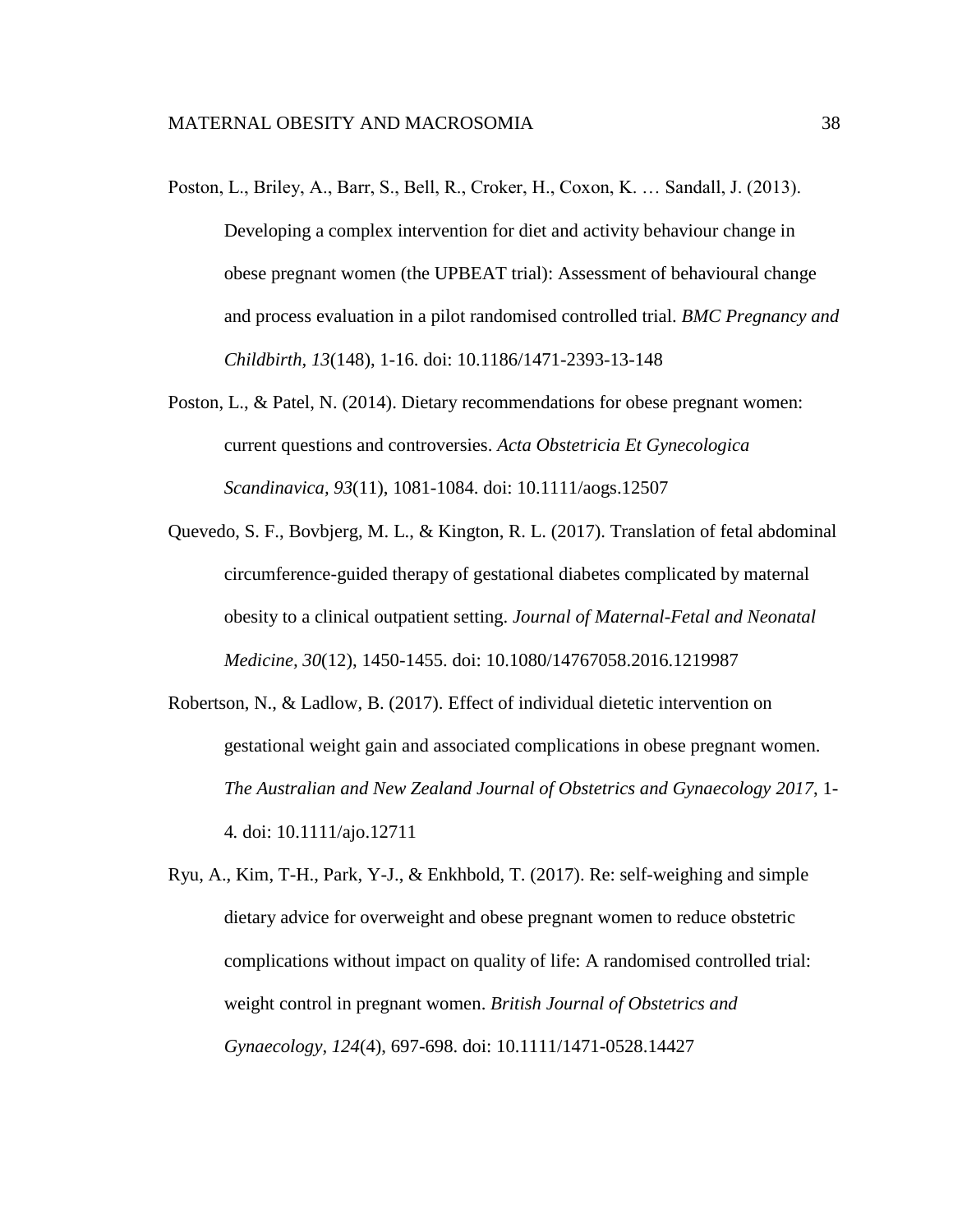- Sabau, D., Stamatin, M., Stoicescu, S., Filip, V., Cucerea, M., Ognean, L. … Miu, N. (2014). Correlations among parental and neonatal anthropometric parameters, feeding practices and infant obesity*. Clujul Medical (1957), 87*(3), 166-170. doi: 10.15386/cjmed-294
- Schuster, M., Madueke-Laveaux, O. S., Mackeen, A. D., Feng, W., & Paglia, M. J. (2016). The effect of the MFM obesity protocol on cesarean delivery rates. *American Journal of Obstetrics and Gynecology, 215*(4), 492.e1-492.e6. doi: 10.1016/j.ajog.2016.05.005
- Staff, American College of Obstetricians and Gynecologists. (2013). ACOG Committee opinion no. 549: Obesity in pregnancy [Abstract]. *Obstetrics and Gynecology, 121*(1), 213-217. doi: 10.1097/01.AOG.0000425667.10377.60
- Staff, Center for Cognitive Ageing and Cognitive Epidemiology. (2013). *Systematic reviews and meta-analysis: A step-by-step guide*. Retrieved from http://www.ccace.ed.ac.uk/research/software-resources/systematic-reviews-andmeta-analyses/step1?phpMyAdmin=UlK8xfSbayFQJAV7hgjO-sdYkp3
- Staff, HealthyPeople.gov. (2017, March 23). *Maternal, infant, and child health.*  Retrieved from [https://www.healthypeople.gov/2020/topics](https://www.healthypeople.gov/2020/topics-objectives/topic/maternal-infant-and-child-health/objectives)[objectives/topic/maternal-infant-and-child-health/objectives](https://www.healthypeople.gov/2020/topics-objectives/topic/maternal-infant-and-child-health/objectives)
- Staff, Cochrane Methods Bias. (2018). *Assessing risk of bias in included studies*. Retrieved from http://methods.cochrane.org/bias/assessing-risk-bias-includedstudies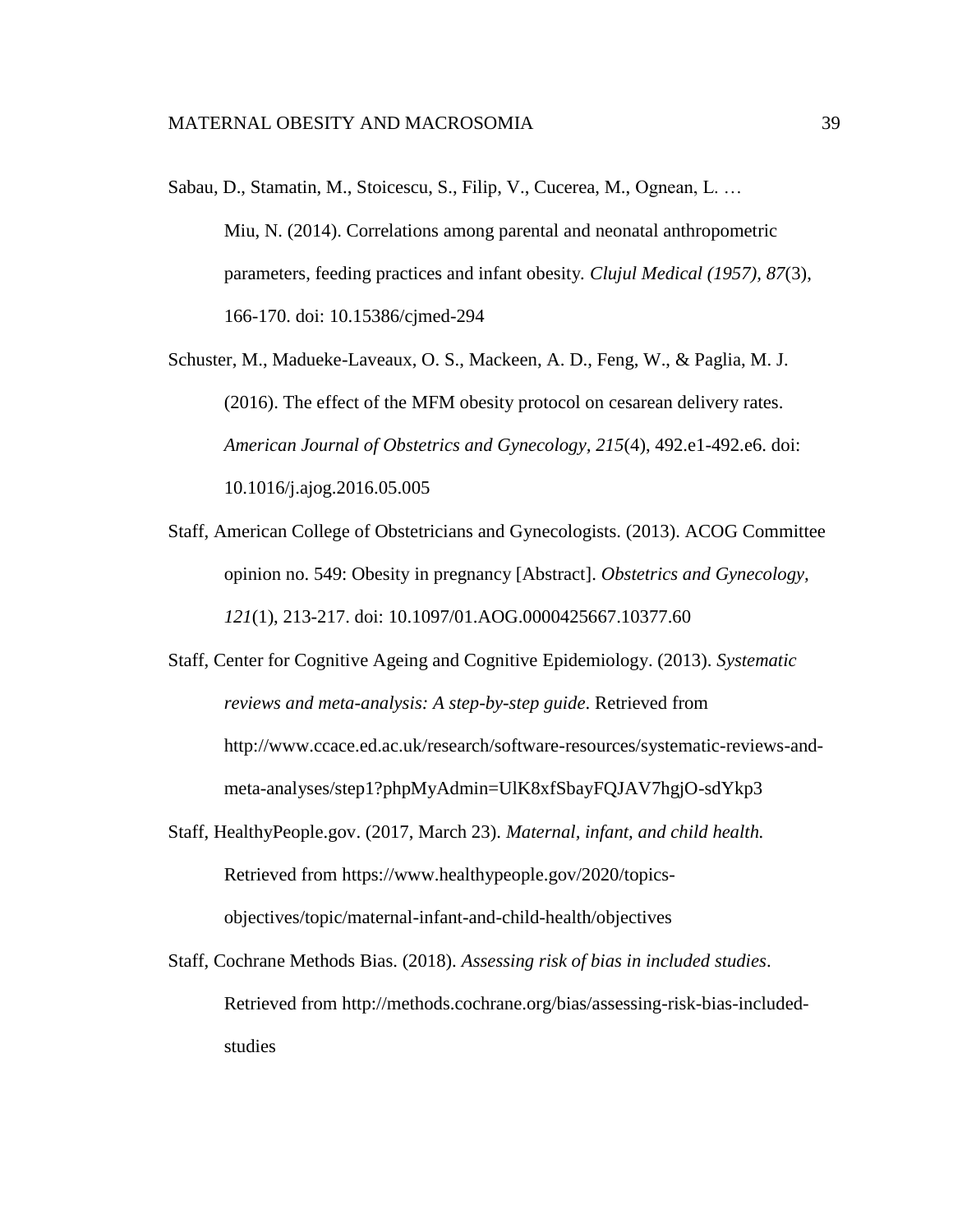- Staff, Ebling Library. (2017). *Nursing Resources: Levels of Evidence (I-VII).* Retrieved from<http://researchguides.ebling.library.wisc.edu/nursing>
- Staff, World Health Organization. (2016, June). *Obesity and overweight*. Retrieved from <http://www.who.int/mediacentre/factsheets/fs311/en/>

Stalcup, C. (2018). *Data Collection Form* [Digital Image].

- Sukumar, N., Venkataraman, H., Wilson, S., Goljan, I., Selvamoni, S., Patel, V., & Saravanan, P. (2016). Vitamin B12 status among pregnant women in the UK and its association with obesity and gestational diabetes. *Nutrients, 8*(12), 1-10. doi: 10.3390/nu8120768
- Syngelaki, A., Nicolaides, K. H., Balani, J., Hyer, S., Akolekar, R., Kotecha, R., Pastides, A., & Shehata, H. (2016). Metformin versus placebo in obese pregnant women without diabetes mellitus. *New England Journal of Medicine, 374*(5), 434-443. doi: 10.1056/NEJMoa1509819
- Tanvig, M. (2014). Offspring body size and metabolic profile effects of lifestyle intervention in obese pregnant women. *Danish Medical Journal, 61*(7), 1-29. Retrieved from<https://www.ncbi.nlm.nih.gov/pubmed/25123127>
- Szostak-Wegierek, D. (2014). Intrauterine nutrition: long-term consequences for vascular health*. International Journal of Women's Health, 6*, 647-656. doi: 10.2147/IJWH.S48751
- Walsh, J. M., McGowan, C. A., Mahoney, R., Foley, M. E., & McAuliffe, F. M. (2012). Low glyaemic index diet in pregnancy to prevent macrosomia (ROLO study):